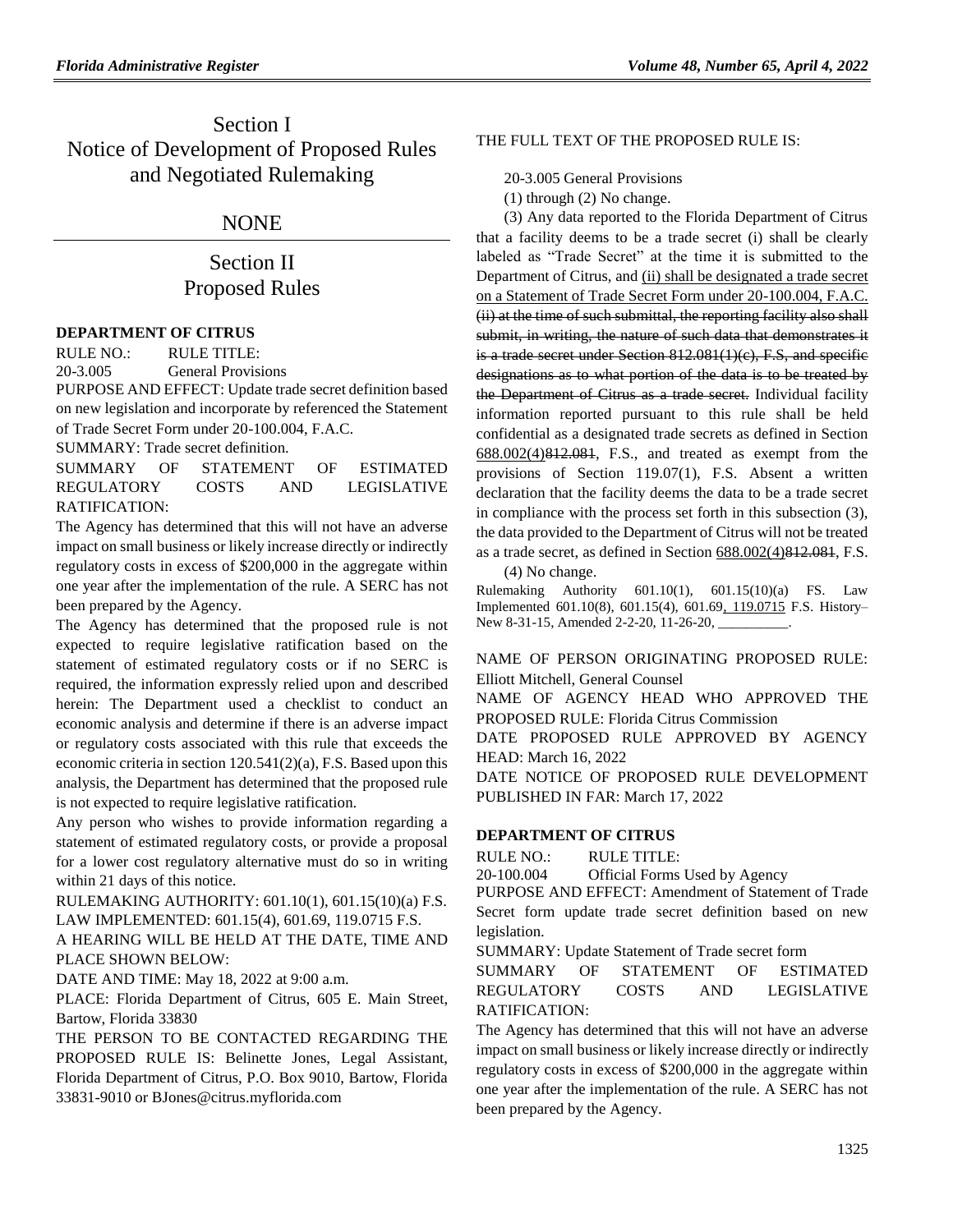The Agency has determined that the proposed rule is not expected to require legislative ratification based on the statement of estimated regulatory costs or if no SERC is required, the information expressly relied upon and described herein: The Department used a checklist to conduct an economic analysis and determine if there is an adverse impact or regulatory costs associated with this rule that exceeds the economic criteria in section 120.541(2)(a), F.S. Based upon this analysis, the Department has determined that the proposed rule is not expected to require legislative ratification.

Any person who wishes to provide information regarding a statement of estimated regulatory costs, or provide a proposal for a lower cost regulatory alternative must do so in writing within 21 days of this notice.

RULEMAKING AUTHORITY: [601.10\(1\),](https://www.flrules.org/gateway/statute.asp?id=601.10(1)) [601.15\(10\)\(a\) F.S.](https://www.flrules.org/gateway/statute.asp?id=%20601.15(10)(a)%20F.S.) LAW IMPLEMENTED: [601.10\(15\),](https://www.flrules.org/gateway/statute.asp?id=601.10(15)) [601.15,](https://www.flrules.org/gateway/statute.asp?id=%20601.15) [601.155,](https://www.flrules.org/gateway/statute.asp?id=%20601.155) [601.55,](https://www.flrules.org/gateway/statute.asp?id=%20601.55) [601.56,](https://www.flrules.org/gateway/statute.asp?id=%20601.56) [601.69,](https://www.flrules.org/gateway/statute.asp?id=%20601.69) [120.55 F.S.](https://www.flrules.org/gateway/statute.asp?id=%20120.55%20F.S.)

A HEARING WILL BE HELD AT THE DATE, TIME AND PLACE SHOWN BELOW:

DATE AND TIME: May 18, 2022, at 9:00 a.m.

PLACE: Florida Department of Citrus, 605 E Main Street, Bartow, Florida 33830

THE PERSON TO BE CONTACTED REGARDING THE PROPOSED RULE IS: Belinette Jones, Legal Assistant, Florida Department of Citrus, P.O. Box 9010, Bartow, Florida 33831-9010 or BJones@citrus.myflorida.com

#### THE FULL TEXT OF THE PROPOSED RULE IS:

20-100.004 Official Forms Used by Agency.

In its licensing, regulatory, assessing, marketing, research, and other operational functions the Florida Department of Citrus requires use of the forms listed below and are incorporated by reference. All of these forms are available for inspection by any interested party during regular business hours at the headquarters office located at 605 East Main Street, Bartow, Florida 33830 or may be received upon request by writing the Florida Department of Citrus, P.O. Box 9010, Bartow, Florida 33831-9010, by telephone (863)537-3999, available at a structure at a structure at a structure at a structure at a structure at a structure at a structure at a structure at a structure at a structure at a structure at a structure at  $\alpha$ 

[http://www.flrules.org/Gateway/reference.asp?No=Ref-](http://www.flrules.org/Gateway/reference.asp?No=Ref-1414811530)

[1414811530,](http://www.flrules.org/Gateway/reference.asp?No=Ref-1414811530) or at the Florida.Citrus.org website https://www.floridacitrus.org/grower/resources/forms/..

(30) Statement of Trade Secret – CIT/STS/10, eff.  $2, 2, 20.$ 

31-15, 2-12-17, 8-1-17, 6-24-18, 6-24-18, 2-2-20, 6-30-21, 10-27-21,

NAME OF PERSON ORIGINATING PROPOSED RULE: Elliott Mitchell, General Counsel NAME OF AGENCY HEAD WHO APPROVED THE PROPOSED RULE: Florida Citrus Commission DATE PROPOSED RULE APPROVED BY AGENCY HEAD: March 16, 2022

DATE NOTICE OF PROPOSED RULE DEVELOPMENT PUBLISHED IN FAR: March 17, 2022

Section III Notice of Changes, Corrections and Withdrawals

#### **[DEPARTMENT OF ELDER AFFAIRS](https://www.flrules.org/gateway/department.asp?id=58)**

## **[Federal Aging Programs](https://www.flrules.org/gateway/organization.asp?id=179)**

 $\overline{\phantom{a}}$  .

| RULE NO.: | RULE TITLE:           |
|-----------|-----------------------|
| 58A-5.024 | Records (Transferred) |
|           | NOTICE OF WITHDRAWAL  |

Notice is hereby given that the above rule, as noticed in Vol. 44 No. 44, March 5, 2018 issue of the Florida Administrative Register has been withdrawn.

#### **[DEPARTMENT OF BUSINESS AND PROFESSIONAL](https://www.flrules.org/gateway/department.asp?id=61)  [REGULATION](https://www.flrules.org/gateway/department.asp?id=61)**

**[Board of Veterinary Medicine](https://www.flrules.org/gateway/organization.asp?id=270)**

RULE NO.: RULE TITLE: [61G18-22.002](https://www.flrules.org/gateway/ruleNo.asp?id=61G18-22.002) Licensure Renewal NOTICE OF CHANGE

Notice is hereby given that the following changes have been made to the proposed rule in accordance with subparagraph 120.54(3)(d)1., F.S., published in Vol. 47 No. 23, February 4, 2021 issue of the Florida Administrative Register.

A Notice of Change was published in Vol. 48, No. 58, of the March 24, 2022, issue of the Florida Administrative Register. The changes are in response to written comments submitted by the staff of the Joint Administrative Procedures Committee. The changes are as follows:

61G18-22.002 Licensure Renewal.

(1) The department shall renew an active license to practice veterinary medicine upon timely receipt of the complete Department of Business and Professional Regulation Affirmation of Eligibility for License Renewal form number BPR-LIC-001 (effective November 2021), which is hereby incorporated by reference in Rule 61-6.009, F.A.C., and the biennial renewal fee as set forth in Rule 61G18-12.005, F.A.C. Copies of the form can also be obtained by contacting DBPR at: Board of Veterinary Medicine, 2601 Blair Stone Road,

<sup>(1)</sup> though (29) No change.

Rulemaking Authority 601.10(1), 601.15(5), 601.155(7), 601.56, 601.69(9) FS. Law Implemented 601.10(15), 601.15, 601.155, 601.55, 601.56, 601.69, 120.55 FS. History–New 1-1-75, Amended 8-31-83, 2-26-84, Formerly 20-102.05, Amended 12-20-95, Formerly 20- 102.005, Amended 12-6-98, 5-28-00, 9-20-07, 7-13-10, 11-28-12, 8-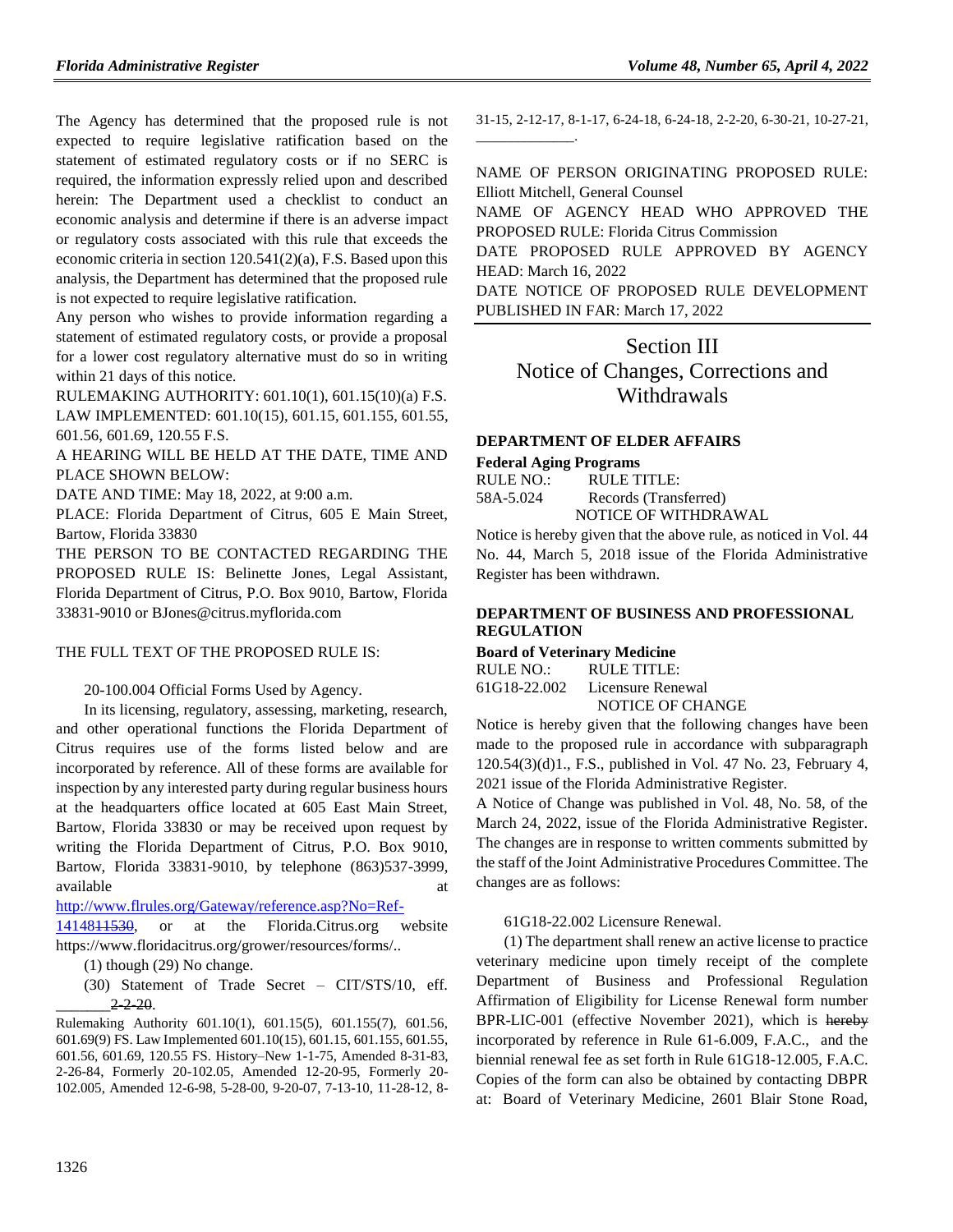Tallahassee, Florida 32399-0751 or at http://www.flrules.org/Gateway/reference.asp?No=Ref-13917.

(2) Any licensee may elect at the time of license renewal to place the license into inactive status by filing with the board a complete Department of Business and Professional Regulation Affirmation of Eligibility for License Renewal form number BPR-LIC-001 (effective November 2021), which is hereby incorporated by reference in Rule 61-6.009, F.A.C., in which the licensee affirmatively elects inactive status and paying the inactive status renewal fee as set forth in Rule 61G18-12.009, F.A.C. Copies of the form can be obtained by contacting DBPR at: Board of Veterinary Medicine, 2601 Blair Stone Road, Tallahassee, Florida 32399-0751 or at http://www.flrules.org/Gateway/reference.asp?No=Ref-13917.

(3) An active licensee seeking inactive status outside the renewal shall submit a complete application on the form prescribed by the Department of Business and Professional Regulation (DBPR), DBPR VM 11 Change of Status Application, (effective November 2020), which is hereby incorporated by reference in Rule 61-35.025, F.A.C., together with the fee as set forth in 61G18-12.0085. Copies of the application can be obtained by contacting DBPR at: Board of Veterinary Medicine, 2601 Blair Stone Road, Tallahassee, Florida 32399-0751 http://www.flrules.org/Gateway/reference.asp?No=Ref-12391.

(4) An inactive licensee seeking active status shall submit a complete application on the form prescribed by the Department of Business and Professional Regulation (DBPR), DBPR VM 11 Change of Status Application, (effective November 2020), which is hereby incorporated by reference in Rule 61-35.025, F.A.C., together with the fee as set forth in 61G18-12.008, F.A.C. and all supporting documentation demonstrating compliance with the continuing education requirements as specified in rule 61G18-16.002, F.A.C. Copies of the application can be obtained by contacting DBPR at: Board of Veterinary Medicine, 2601 Blair Stone Road, Tallahassee, Florida 32399-0751 or at http://www.flrules.org/Gateway/reference.asp?No=Ref-12391.

(5) No change.

(6) An applicant for reinstatement of a null and void license shall submit a complete application on the form prescribed by the Department of Business and Professional Regulation (DBPR), DBPR VM 6 Application for Individual Licensure: Reinstate Null and Void License, (effective November 2020), which is hereby incorporated by reference in Rule 61-35.025, F.A.C., together with the appropriate fee and all supporting data demonstrating illness or economic hardship. Copies of the application can be obtained by contacting DBPR at: Board of Veterinary Medicine, 2601 Blair Stone Road, Tallahassee, Florida 32399-0751  $\theta$ [http://www.flrules.org/Gateway/reference.asp?No=Ref-12386.](https://www.flrules.org/Gateway/reference.asp?No=Ref-12386)

Rulemaking Authority 455.271, 474.206, 474.211(2) FS. Law Implemented 455.271, 455.02(2), 474.211(1) FS. History–New

. THE PERSON TO BE CONTACTED REGARDING THE PROPOSED RULE IS: Ruthanne Christie, Executive Director, Board of Veterinary Medicine, 2601 Blair Stone Road, Tallahassee, FL 32399-0751, N13, or by electronic mail - Ruthanne.Christie@myfloridalicense.com.

# Section IV Emergency Rules

#### **[DEPARTMENT OF REVENUE](https://www.flrules.org/gateway/department.asp?id=12)**

| RULE NO.: | RULE TITLE:                                |
|-----------|--------------------------------------------|
| 12ER21-17 | Strong Families Tax Credit; Participation; |
|           | Allocation; Carryforward; Transfer;        |
|           | Rescindment.                               |

SUMMARY: Notice of Renewal of Emergency Rule 12ER21- 17. The rule describes the taxpayers eligible to participate in the program, the application process to receive an allocation of credit, the notifications issued by the Department of Revenue related to the program, how the credit may be taken against certain taxes, how a credit may be carried forward or transferred, and how a credit allocation may be rescinded. THE PERSON TO BE CONTACTED REGARDING THE

EMERGENCY RULE IS: Danielle Boudreaux, Technical Assistance and Dispute Resolution, Department of Revenue, P.O. Box 7443, Tallahassee, Florida 32314-7443, telephone: (850)717-7082.

#### THE FULL TEXT OF THE EMERGENCY RULE IS:

The Department of Revenue hereby provides notice of renewal of Emergency Rule 12ER21-17, Strong Families Tax Credit; Participation; Allocation; Carryforward; Transfer; Rescindment, as adopted on September 20, 2021, effective October 1, 2021, and noticed in the *Florida Administrative Register* on September 21, 2021 (Vol. 47, No. 183, pp. 4374- 4379). Section 51 of Chapter 2021-31, L.O.F., authorizes the adoption of an emergency rule, provides that the emergency rule is effective for six months after adoption, and allows for renewal of the emergency rule during the pendency of procedures to adopt permanent rules. On November 1, 2021 (Vol. 47, No. 212, pp. 5107-5108), the Department published a Notice of Rule Development for Rule 12-29.004, F.A.C., pursuant to Section 120.54(2), Florida Statutes, which, if adopted, would establish a rule addressing the subject of Emergency Rule 12ER21-17. Therefore, pursuant to the provisions of Section 51 of Chapter 2021-31, L.O.F., Emergency Rule 12ER21-17 is renewed.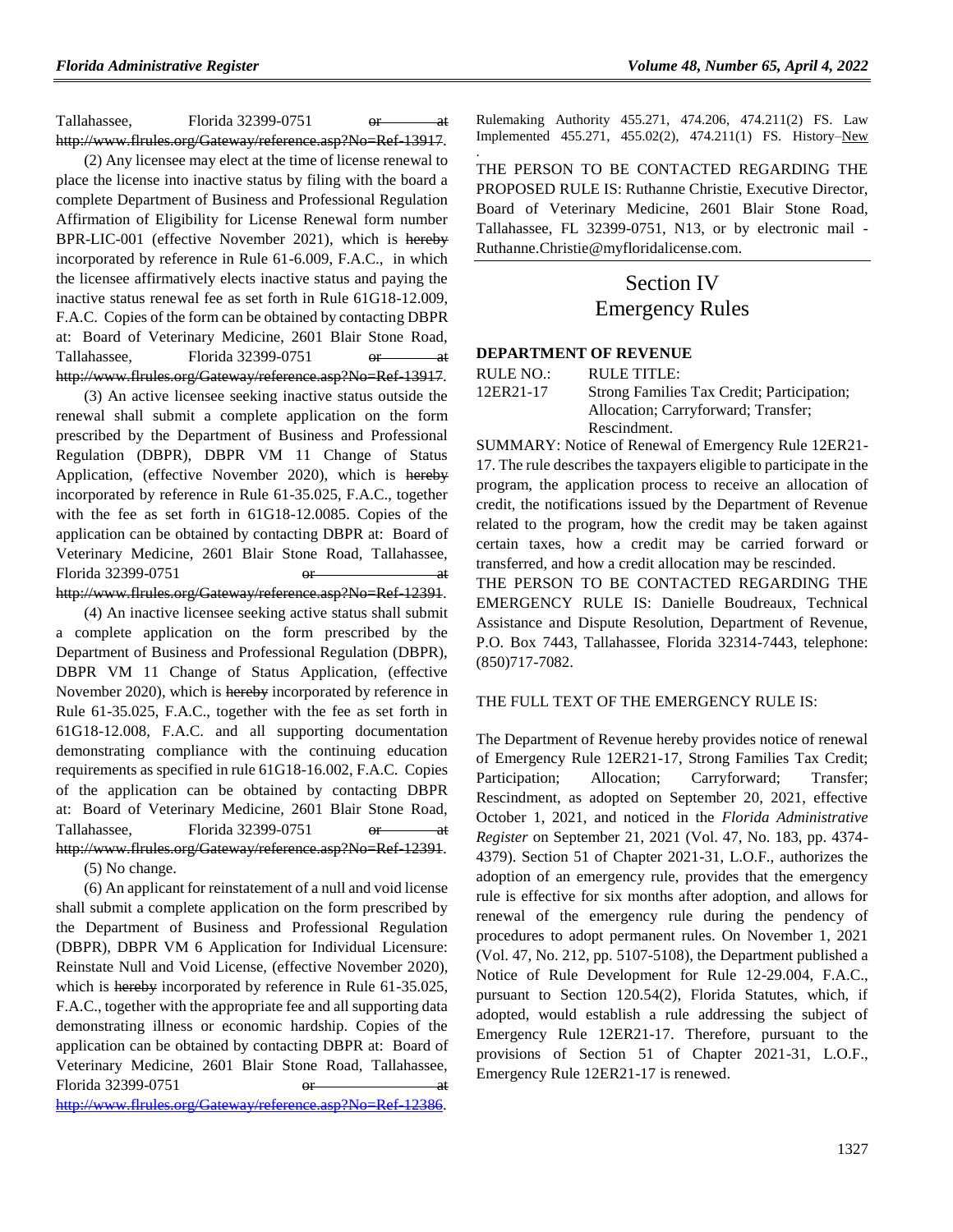THIS RULE TAKES EFFECT UPON BEING FILED WITH THE DEPARTMENT OF STATE UNLESS A LATER TIME AND DATE IS SPECIFIED IN THE RULE. EFFECTIVE DATE: April 1, 2022

#### **[DEPARTMENT OF REVENUE](https://www.flrules.org/gateway/department.asp?id=12)**

RULE NO.: RULE TITLE:

[12ER21-18](https://www.flrules.org/gateway/ruleNo.asp?id=12ER21-18) Strong Families Tax Credit; Applications. SUMMARY: Notice of Renewal of Emergency Rule 12ER21- 18. Emergency Rule 12ER21-18 is created to incorporate three forms used in the administration of the Strong Families Tax Credit program. These forms describe the taxpayers eligible to participate in the program, the application process to receive an allocation of credit, the notifications issued by the Department of Revenue related to the program, how the credit may be taken against certain taxes, how a credit may be carried forward or transferred, and how a credit allocation may be rescinded.

THE PERSON TO BE CONTACTED REGARDING THE EMERGENCY RULE IS: Danielle Boudreaux, Technical Assistance and Dispute Resolution, Department of Revenue, P.O. Box 7443, Tallahassee, Florida 32314-7443, telephone: (850)717-7082.

#### THE FULL TEXT OF THE EMERGENCY RULE IS:

The Department of Revenue hereby provides notice of renewal of Emergency Rule 12ER21-18, Strong Families Tax Credit; Applications, as adopted on September 20, 2021, effective October 1, 2021, and noticed in *the Florida Administrative Register* on September 21, 2021 (Vol. 47, No. 183, pp. 4379- 4380). Section 51 of Chapter 2021-31, L.O.F., authorizes the adoption of an emergency rule, provides that the emergency rule is effective for six months after adoption, and allows for renewal of the emergency rule during the pendency of procedures to adopt permanent rules. On November 1, 2021 (Vol. 47, No. 212, pp. 5107-5108), the Department published a Notice of Rule Development for Rule 12-29.003, F.A.C., pursuant to Section 120.54(2), Florida Statutes, which, if adopted, would establish a rule addressing the subject of Emergency Rule 12ER21-18. Therefore, pursuant to the provisions of Section 51 of Chapter 2021-31, L.O.F., Emergency Rule 12ER21-18 is renewed.

## THIS RULE TAKES EFFECT UPON BEING FILED WITH THE DEPARTMENT OF STATE UNLESS A LATER TIME AND DATE IS SPECIFIED IN THE RULE. EFFECTIVE DATE: April 1, 2022

#### **[DEPARTMENT OF REVENUE](https://www.flrules.org/gateway/department.asp?id=12)**

| RULE NO.: | RULE TITLE:                              |
|-----------|------------------------------------------|
| 12ER21-19 | The New Worlds Reading Initiative;       |
|           | Participation; Allocation; Carryforward; |
|           | Transfer; Rescindment.                   |

SUMMARY: Notice of Renewal of Emergency Rule 12ER21- 19. The rule describes the taxpayers eligible to participate in the program, the application process to receive an allocation of credit, the notifications issued by the Department of Revenue related to the program, how the credit may be taken against certain taxes, how a credit may be carried forward or transferred, and how a credit allocation may be rescinded. THE PERSON TO BE CONTACTED REGARDING THE EMERGENCY RULE IS: Danielle Boudreaux, Technical Assistance and Dispute Resolution, Department of Revenue, P.O. Box 7443, Tallahassee, Florida 32314-7443, telephone: (850)717-7082.

#### THE FULL TEXT OF THE EMERGENCY RULE IS:

The Department of Revenue hereby provides notice of renewal of Emergency Rule 12ER21-19, The New Worlds Reading Initiative; Participation; Allocation; Carryforward; Transfer; Rescindment, as adopted on September 20, 2021, effective October 1, 2021, and noticed in the *Florida Administrative Register* on September 21, 2021 (Vol. 47, No. 183, pp. 4380- 4384). Section 12 of Chapter 2021-193, L.O.F., authorizes the adoption of an emergency rule, provides that the emergency rule is effective for six months after adoption, and allows for renewal of the emergency rule during the pendency of procedures to adopt permanent rules. On November 1, 2021 (Vol. 47, No. 212, pp. 5107-5108), the Department published a Notice of Rule Development for Rule 12-29.005, F.A.C., pursuant to Section 120.54(2), Florida Statutes, which, if adopted, would establish a rule addressing the subject of Emergency Rule 12ER21-19. Therefore, pursuant to the provisions of Section 12 of Chapter 2021-193, L.O.F., Emergency Rule 12ER21-19 is renewed.

THIS RULE TAKES EFFECT UPON BEING FILED WITH THE DEPARTMENT OF STATE UNLESS A LATER TIME AND DATE IS SPECIFIED IN THE RULE. EFFECTIVE DATE: April 1, 2022

### **[DEPARTMENT OF REVENUE](https://www.flrules.org/gateway/department.asp?id=12)**

| RULE NO.: | RULE TITLE:                        |
|-----------|------------------------------------|
| 12ER21-20 | The New Worlds Reading Initiative; |
|           | Applications.                      |

SUMMARY: Notice of Renewal of Emergency Rule 12ER21- 20. Emergency Rule 12ER21-20 is created to incorporate three forms used in the administration of the New Worlds Reading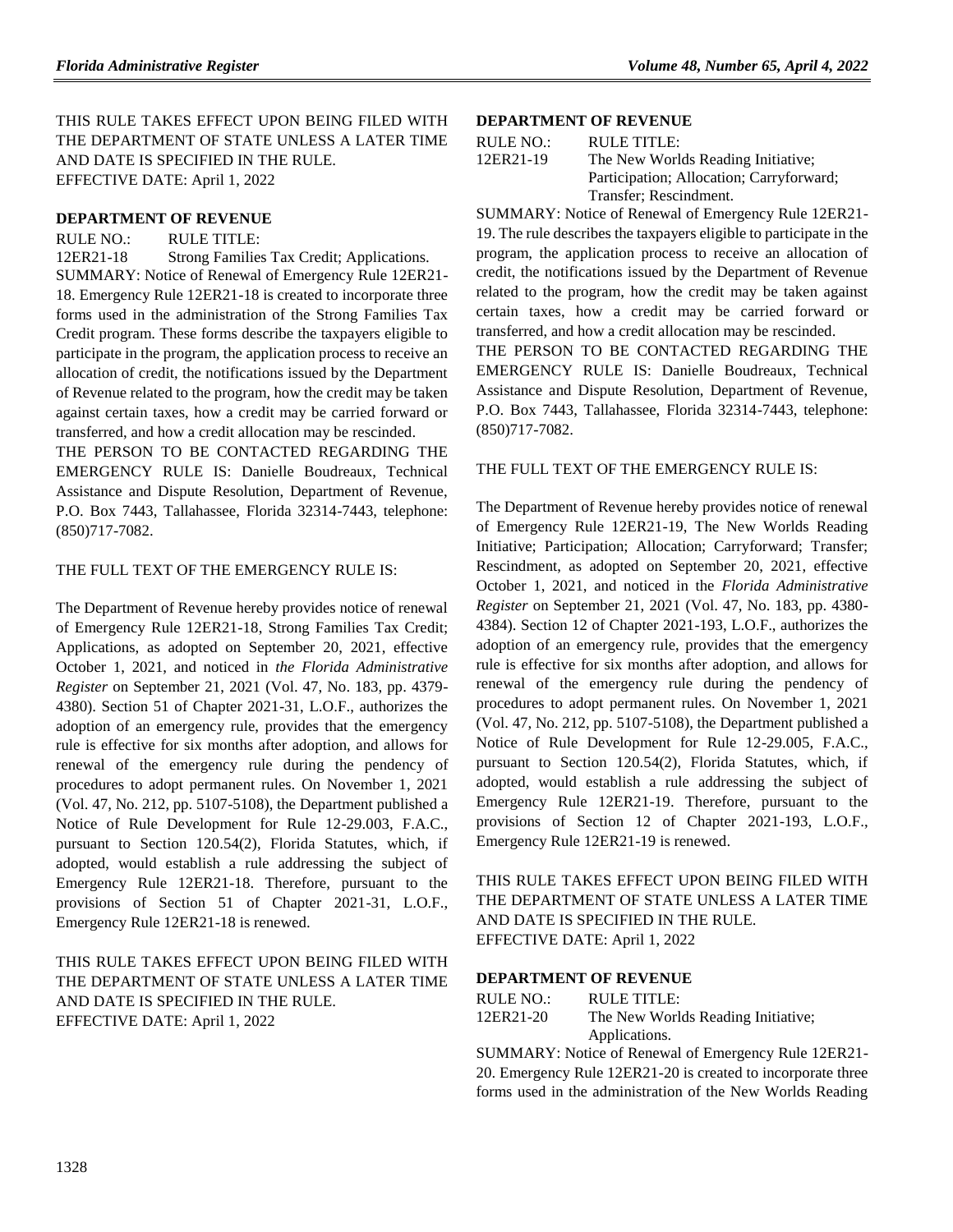Initiative. These forms describe the taxpayers eligible to participate in the program, the application process to receive an allocation of credit, the notifications issued by the Department of Revenue related to the program, how the credit may be taken against certain taxes, how a credit may be carried forward or transferred, and how a credit allocation may be rescinded.

THE PERSON TO BE CONTACTED REGARDING THE EMERGENCY RULE IS: Danielle Boudreaux, Technical Assistance and Dispute Resolution, Department of Revenue, P.O. Box 7443, Tallahassee, Florida 32314-7443, telephone: (850)717-7082.

#### THE FULL TEXT OF THE EMERGENCY RULE IS:

The Department of Revenue hereby provides notice of renewal of Emergency Rule 12ER21-20, The New Worlds Reading Initiative; Applications., as adopted on September 20, 2021, effective October 1, 2021, and noticed in the Florida Administrative Register on September 21, 2021 (Vol. 47, No. 183, pp. 4384-4385). Section 12 of Chapter 2021-193, L.O.F., authorizes the adoption of an emergency rule, provides that the emergency rule is effective for six months after adoption, and allows for renewal of the emergency rule during the pendency of procedures to adopt permanent rules. On November 1, 2021 (Vol. 47, No. 212, pp. 5107-5108), the Department published a Notice of Rule Development for Rule 12-29.003, F.A.C., pursuant to Section 120.54(2), Florida Statutes, which, if adopted, would establish a rule addressing the subject of Emergency Rule 12ER21-20. Therefore, pursuant to the provisions of Section 12 of Chapter 2021-193, L.O.F., Emergency Rule 12ER21-20 is renewed.

## THIS RULE TAKES EFFECT UPON BEING FILED WITH THE DEPARTMENT OF STATE UNLESS A LATER TIME AND DATE IS SPECIFIED IN THE RULE. EFFECTIVE DATE: April 1, 2022

# Section V Petitions and Dispositions Regarding Rule Variance or Waiver

#### [DEPARTMENT OF LAW ENFORCEMENT](https://www.flrules.org/gateway/department.asp?id=11)

[Criminal Justice Standards and Training Commission](https://www.flrules.org/gateway/organization.asp?id=20) RULE NO.: RULE TITLE:

[11B-30.006](https://www.flrules.org/gateway/ruleNo.asp?id=11B-30.006) State Officer Certification Examination General Eligibility Requirements

NOTICE IS HEREBY GIVEN that on March 31, 2022, the Department of Law Enforcement, received a petition for Permanent waiver of paragraph 11B-30.006(2)(a), F.A.C. by Shakecha Hall. Petitioner wishes to waive that portion of the rule which states: (2) The following individuals are eligible to take the State Officer Certification Examination (SOCE) for the requested criminal justice discipline:

(a) Individuals who, within four years of beginning basic recruit training, have successfully completed a Commission-approved Basic Recruit Training Program, pursuant to Rule 11B-35.002, F.A.C.

A copy of the Petition for Variance or Waiver may be obtained by contacting: Agency Clerk, Florida Department of Law Enforcement, P.O. Box 1489 Tallahassee, FL, 32302 or by telephone at (850)410-7676.

#### [DEPARTMENT OF LAW ENFORCEMENT](https://www.flrules.org/gateway/department.asp?id=11)

[Criminal Justice Standards and Training Commission](https://www.flrules.org/gateway/organization.asp?id=20) RULE NO.: RULE TITLE:

[11B-35.002](https://www.flrules.org/gateway/ruleNo.asp?id=11B-35.002) Basic Recruit Training Programs for Law Enforcement, Correctional, and Correctional Probation

NOTICE IS HEREBY GIVEN that on March 31, 2022, the Department of Law Enforcement, received a petition for Permanent waiver of subsection 11B-35.002(6), F.A.C. by Shakecha Hall. Petitioner wishes to waive that portion of the rule which states: (6)(a) Within four years of the beginning date of a Commission-approved Basic Recruit Training Program, an individual shall successfully complete the program, achieve a passing score on the applicable State Officer Certification Examination (SOCE) pursuant to Rule 11B-30.0062, F.A.C., and gain employment and certification as an officer.

A copy of the Petition for Variance or Waiver may be obtained by contacting: Agency Clerk, Florida Department of Law Enforcement, P.O. Box 1489 Tallahassee, FL, 32302 or by telephone at (850)410-7676.

#### [DEPARTMENT OF LAW ENFORCEMENT](https://www.flrules.org/gateway/department.asp?id=11)

[Criminal Justice Standards and Training Commission](https://www.flrules.org/gateway/organization.asp?id=20) RULE NO.: RULE TITLE:

[11B-27.00213](https://www.flrules.org/gateway/ruleNo.asp?id=11B-27.00213) Temporary Employment Authorization

NOTICE IS HEREBY GIVEN that on March 31, 2022, the Department of Law Enforcement, received a petition for permanent waiver of Rule 11B-27.00213, F.A.C. by Justine Jimenez. Petitioner wishes to waive that portion of the rule that states: (4) Agencies applying to temporarily employ or appoint an individual who has had a previous TEA registered with the Commission in the same discipline, may do so only if:

(a) The individual was previously certified as a full-time or parttime officer; or

(b) The individual was previously hired on a TEA and has separated from the employing agency or discontinued training while still in good standing, and has had a break-in-service from the last employment for a minimum of four years.

A copy of the Petition for Variance or Waiver may be obtained by contacting: Agency Clerk, Florida Department of Law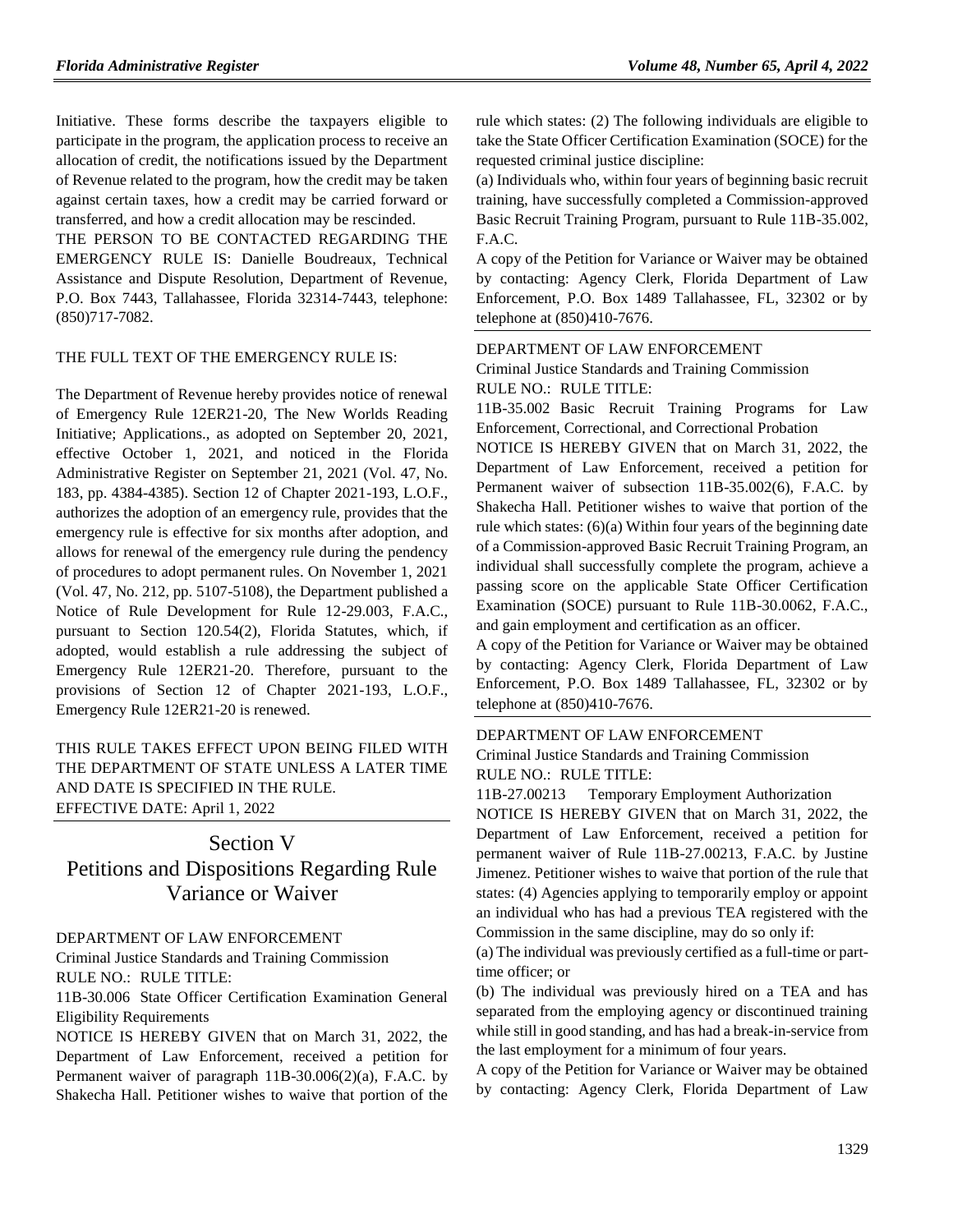Enforcement, P.O. Box 1489 Tallahassee, FL, 32302 or by telephone at (850)410-7676.

### [DEPARTMENT OF HEALTH](https://www.flrules.org/gateway/department.asp?id=64)

#### [Board of Optometry](https://www.flrules.org/gateway/organization.asp?id=304)

NOTICE IS HEREBY GIVEN that on February 09, 2022, the Board of Optometry, received a petition for waiver or variance filed by Jeffrey H. Blunden. Petitioner is seeking a variance or waiver of Section 456.024, Florida Statutes, regarding the deadlines after separation from the United States Armed Services for submitting a licensure application.

A copy of the Petition for Variance or Waiver may be obtained by contacting: Dayle Mooney, Executive Director, Board of Optometry, 4052 Bald Cypress Way, Bin # C07, Tallahassee, Florida 32399-3257, telephone: (850) 488-0595, or by electronic mail – MQA.Optometry@flhealth.gov. Comments on this petition should be filed with the Board of Optometry within 14 days of publication of this notice.

#### [DEPARTMENT OF CHILDREN AND FAMILIES](https://www.flrules.org/gateway/department.asp?id=65)

[Substance Abuse Program](https://www.flrules.org/gateway/organization.asp?id=343)

RULE NO.: RULE TITLE:

[65D-30.0036L](https://www.flrules.org/gateway/ruleNo.asp?id=65D-30.0036)icensure Application and Renewal

NOTICE IS HEREBY GIVEN that on March 21, 2022, the Department of Children and Families, received a petition for waiver of subsection 65D-30.0036(3), Florida Administrative Code, from Atlantic Treatment Center, LLC. Subsecion 65D-30.0036(3), Fla. Admin. Code requires substance abuse treatment provider applicants to submit to the Department, with the initial application, verification of certification from the Substance Abuse and Mental Health Administration relating to methadone medication-assisted treatment for opioid addiction and the Drug Enforcement Administration registration for methadone medication-assisted maintenance treatment for opioid addiction.

A copy of the Petition for Variance or Waiver may be obtained by contacting: Agency Clerk, Department of Children and Families, 2415 North Monroe Street, Suite 400, Tallahassee, FL 32303 or Agency.clerk@myflfamilies.com.

#### [DEPARTMENT OF CHILDREN AND FAMILIES](https://www.flrules.org/gateway/department.asp?id=65)

[Substance Abuse Program](https://www.flrules.org/gateway/organization.asp?id=343)

RULE NO.: RULE TITLE:

[65D-30.0036L](https://www.flrules.org/gateway/ruleNo.asp?id=65D-30.0036)icensure Application and Renewal

The Department of Children and Families hereby gives notice: An order has been issued disposing of the petition for waiver of paragraph 65D-30.0036(1)(c), Florida Administrative Code, from the Center for Progress and Excellence, Inc. The Notice of Variances and Waivers was published in Vol. 48, No. 27 of the Florida Administrative Register on February 9, 2022. Paragraph 65D-30.0036(1)(c) of the Code requires applicants for licensure to provide substance abuse services to submit a copy of the provider's valid occupational license/business tax receipt and zoning with the application.

The petition for waiver was granted because Petitioner demonstrated a substantial hardship and that the underlying purpose of the statute will be achieved.

A copy of the Order or additional information may be obtained by contacting: Agency Clerk, Department of Children and Families, 2415 North Monroe Street, Suite 400, Tallahassee, FL 32303 or Agency.Clerk@myflfamilies.com.

# Section VI Notice of Meetings, Workshops and Public **Hearings**

#### [DEPARTMENT OF AGRICULTURE AND CONSUMER](https://www.flrules.org/gateway/department.asp?id=5)  **[SERVICES](https://www.flrules.org/gateway/department.asp?id=5)**

The Broward Soil and Water Conservation District announces a public meeting to which all persons are invited.

DATE AND TIME: Wednesday, April 13, 2022, 6:30 p.m.

PLACE: Pompano State Farmer's Market, 1255 West Atlantic Blvd, 1st Floor, Pompano Beach, FL 33069

GENERAL SUBJECT MATTER TO BE CONSIDERED: Soil and Water Conservation District business

A copy of the agenda may be obtained by contacting: Fred Segal, (954)849-0745.

Pursuant to the provisions of the Americans with Disabilities Act, any person requiring special accommodations to participate in this workshop/meeting is asked to advise the agency at least 3 days before the workshop/meeting by contacting: If you are hearing or speech impaired, please contact the agency using the Florida Relay Service, 1(800)955- 8771 (TDD) or 1(800)955-8770 (Voice).

For more information, you may contact: Fred Segal, (954)849- 0745.

### [DEPARTMENT OF AGRICULTURE AND CONSUMER](https://www.flrules.org/gateway/department.asp?id=5)  **[SERVICES](https://www.flrules.org/gateway/department.asp?id=5)**

The Florida State Fair Authority announces a public meeting to which all persons are invited.

DATE AND TIMES: Tuesday, April 19, 2022: 9:00 a.m., Finance Committee Meeting; 9:30 a.m., Fair Authority Board Meeting

PLACE: Florida State Fairgrounds, 4800 US Highway 301 North, Tampa, FL 33610, Cracker Country - Governor's Inn

GENERAL SUBJECT MATTER TO BE CONSIDERED: General business of the Florida State Fair Authority.

A copy of the agenda may be obtained by contacting: Dawn Vasquez, 1(813) 627-4221,

dawn.vasquez@floridastatefair.com.

Pursuant to the provisions of the Americans with Disabilities Act, any person requiring special accommodations to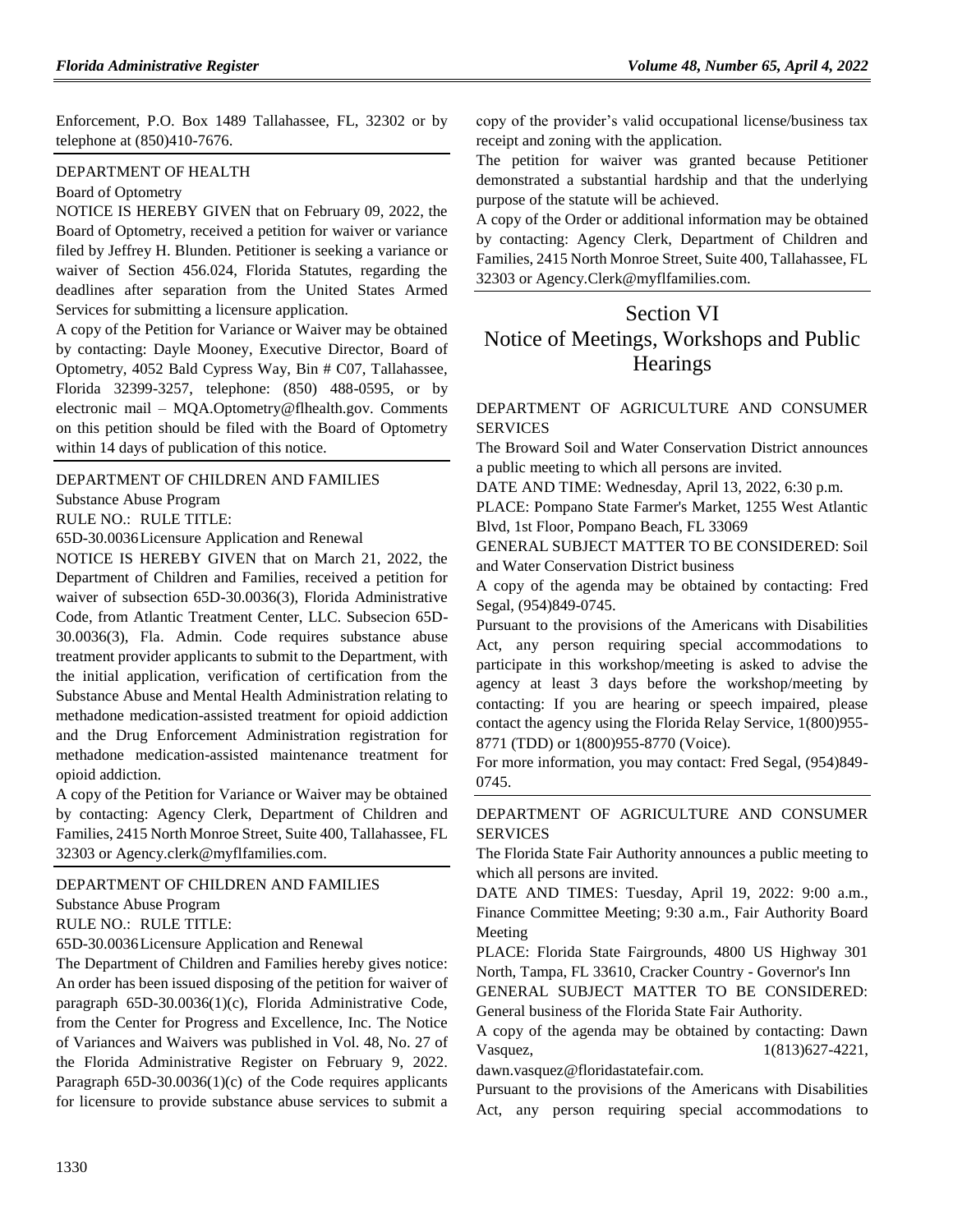participate in this workshop/meeting is asked to advise the agency at least 3 days before the workshop/meeting by contacting: Dawn Vasquez,  $1(813)627-4221$ , dawn.vasquez@floridastatefair.com. If you are hearing or speech impaired, please contact the agency using the Florida Relay Service, 1(800)955-8771 (TDD) or 1(800)955-8770 (Voice).

If any person decides to appeal any decision made by the Board with respect to any matter considered at this meeting or hearing, he/she will need to ensure that a verbatim record of the proceeding is made, which record includes the testimony and evidence from which the appeal is to be issued.

For more information, you may contact: Dawn Vasquez, 1(813)627-4221, dawn.vasquez@floridastatefair.com.

### [REGIONAL PLANNING COUNCILS](https://www.flrules.org/gateway/department.asp?id=29)

[West Florida Regional Planning Council](https://www.flrules.org/gateway/organization.asp?id=57)

The Florida - Alabama Transportation Planning Organization (TPO) and Advisory Committees announces a public meeting to which all persons are invited.

DATE AND TIME: Wednesday, April 13, 2022, 9:00 a.m.

PLACE: Tiger Point Community Center, 1370 Tiger Park Lane, Gulf Breeze, FL

GENERAL SUBJECT MATTER TO BE CONSIDERED: The Florida-Alabama Transportation Planning Organization (TPO) will hold a public meeting at 9 a.m., Wednesday, April 13, 2022, at the Tiger Point Community Center, 1370 Tiger Park Lane, Gulf Breeze, FL.

The Technical Coordinating Committee (TCC) will meet Monday, April 11, 2022, 10:00 a.m. and the Citizens' Advisory Committee (CAC) will meet Monday, April 11, 2022, 5:30 p.m. Both advisory committees will meet at the Emerald Coast Regional Council Offices, 4081 E. Olive Road, Suite A, Pensacola, FL.

The TPO and advisory committee meetings will be held in person at the above locations. However, for the convenience of our community members, the meeting can be accessed online via GoToWebinar or by phone. All in-person participants are encouraged to follow CDC COVID-19 guidelines and social distancing recommendations.

Join us live via GoToWebinar! \*Please note the change in virtual venue\*

1. Click to register and a link to the Webinar will be emailed to you:

www.gotostage.com/channel/ecrc

2. When it's time for the webinar, click the emailed link, then choose one of the following audio options:

### TO USE YOUR COMPUTER'S AUDIO:

When the Webinar begins, you will be connected to audio using your computer's microphone and speakers (VoIP). A headset is recommended.

-- OR --

TO USE YOUR TELEPHONE:

If you prefer to use your phone, you must select "Use Telephone" after joining the webinar and call in using the numbers below.

The TPO will consider:

- Resolution FL-AL 22-07 Adopting the Fiscal Year (FY) 2023 – FY 2024 Florida-Alabama Transportation Planning Organization (TPO) Unified Planning Work Program (UPWP) A full agenda can be viewed at www.ecrc.org/FLALTPOMeetings. Public input is valuable to the TPO, we encourage our communities to submit input through a variety of avenues. Comments for public forum can be submitted via eComment Card, email, or phone, learn how at www.ecrc.org/FLALPublicForum. All comments submitted will be disseminated to the board. Please email publicinvolvement@ecrc.org with additional question or concerns.

Para informacion en espanol, puede llamar a Ada Clark al (850)332-7976, ext. 278 o TTY 711. Si necesita acomodaciones especiales, por favor llame 48 horas de antemanos.

Participation is solicited without regard to race, color, national origin, age, sex, religion, disability, or family status. Persons who believe they have been discriminated against on these conditions may file a complaint with the Title VI Coordinator, (850)332-7976, ext. 220.

The Florida-Alabama TPO is staffed by the Emerald Coast Regional Council, a regional entity providing professional technical assistance, planning, coordinating, and advisory services to local governments, state and federal agencies, and the public to preserve and enhance the quality of life in northwest Florida.

A copy of the agenda may be obtained by contacting: Public Involvement at publicinvolvement@ecrc.org or by visiting www.ecrc.org/FLALTPOMeetings.

Pursuant to the provisions of the Americans with Disabilities Act, any person requiring special accommodations to participate in this workshop/meeting is asked to advise the agency at least 48 hours before the workshop/meeting by contacting: Public Involvement at publicinvolvement@ecrc.org. If you are hearing or speech impaired, please contact the agency using the Florida Relay Service, 1(800)955-8771 (TDD) or 1(800)955-8770 (Voice).

### [REGIONAL PLANNING COUNCILS](https://www.flrules.org/gateway/department.asp?id=29)

[Northeast Florida Regional Planning Council](https://www.flrules.org/gateway/organization.asp?id=60)

The Northeast Florida Regional Council announces a public meeting to which all persons are invited.

DATE AND TIMES: April 7, 2022, 10:00 a.m., Executive Committee meeting; 12:00 Noon, Affordable Housing Committee meeting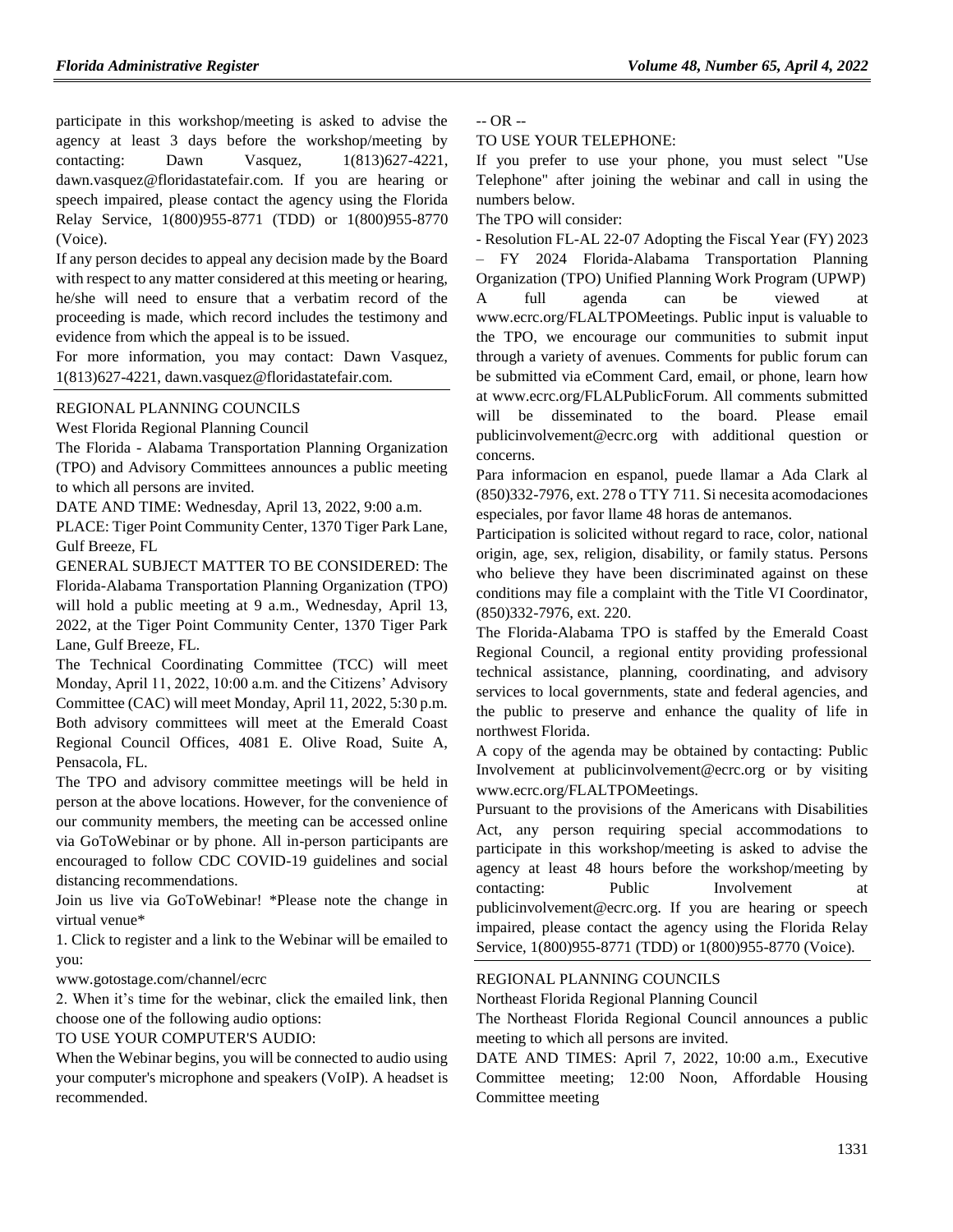PLACE: 100 Festival Park Avenue GENERAL SUBJECT MATTER TO BE CONSIDERED: Regular Meeting

A copy of the agenda may be obtained by contacting: (904)279- 0880.

### [REGIONAL PLANNING COUNCILS](https://www.flrules.org/gateway/department.asp?id=29)

[Northeast Florida Regional Planning Council](https://www.flrules.org/gateway/organization.asp?id=60)

The Northeast Florida Regional Council announces a public meeting to which all persons are invited.

DATE AND TIME: April 13, 2022, 10:00 a.m. – 12:00 Noon, Regional Convening on Affordable Housing

PLACE: 100 Festival Park Avenue, Jacksonville, FL 32202

GENERAL SUBJECT MATTER TO BE CONSIDERED: Affordable Housing

A copy of the agenda may be obtained by contacting: (904)279- 0880.

## [WATER MANAGEMENT DISTRICTS](https://www.flrules.org/gateway/department.asp?id=40)

[South Florida Water Management District](https://www.flrules.org/gateway/organization.asp?id=124)

The South Florida Water Management District announces a public meeting to which all persons are invited.

DATE AND TIME: Thursday, April 14, 2022, 9:00 a.m., Governing Board Monthly Meeting

PLACE: SFWMD Headquarters, B-1 Building, 3301 Gun Club Road, West Palm Beach, FL 33406

Members of the public may participate and provide public comment in-person or via Zoom, a media technology free for the public to use.

GENERAL SUBJECT MATTER TO BE CONSIDERED: The Governing Board of the South Florida Water Management District will discuss and consider District business, including regulatory and non-regulatory matters.

The public and stakeholders will have an opportunity to view and comment on the meeting by attending in person or utilizing the following link https://sfwmdgov.zoom.us/webinar/register/WN\_HgSOmbwuRaWKJdcLd9 Vwng. The link will go live at approximately 9:00 a.m. on April 14, 2022.

The Governing Board may take official action at the meeting on any item appearing on the agenda and on any item that is added to the agenda as a result of a change to the agenda approved by the presiding officer of the meeting pursuant to Section 120.525, Florida Statutes.

A copy of the agenda may be obtained by contacting: The agenda will be posted to the District's website www.SFWMD.gov/meetings, seven days prior to the meeting. Or, you can email Rosie Byrd at rbyrd@sfwmd.gov.

Pursuant to the provisions of the Americans with Disabilities Act, any person requiring special accommodations to participate in this workshop/meeting is asked to advise the agency at least seven days before the workshop/meeting by contacting: Rosie Byrd, District Clerk, at rbyrd@sfwmd.gov. If you are hearing or speech impaired, please contact the agency using the Florida Relay Service, 1(800)955-8771 (TDD) or 1(800)955-8770 (Voice). If you are hearing or speech impaired, please contact the agency using the Florida Relay Service, 1(800)955-8771 (TDD) or 1(800)955-8770 (Voice).

If any person decides to appeal any decision made by the Board with respect to any matter considered at this meeting or hearing, he/she will need to ensure that a verbatim record of the proceeding is made, which record includes the testimony and evidence from which the appeal is to be issued.

For more information, you may contact: Rosie Byrd at rbyrd@sfwmd.gov.

## [WATER MANAGEMENT DISTRICTS](https://www.flrules.org/gateway/department.asp?id=40)

[South Florida Water Management District](https://www.flrules.org/gateway/organization.asp?id=124)

The South Florida Water Management District announces a public meeting to which all persons are invited.

DATE AND TIME: Thursday, April 14, 2022, 9:00 a.m. or at the call of the Chairman thereafter, South Florida Water Management District Leasing Corporation

PLACE: SFWMD Headquarters, B-1 Building, 3301 Gun Club Road, West Palm Beach, FL 33406

Members of the public may participate and provide public comment in-person or via Zoom, a media technology free for the public to use.

GENERAL SUBJECT MATTER TO BE CONSIDERED: The Annual Meeting of the South Florida Water Management District Leasing Corporation to discuss leasing corporation business. The public and stakeholders will have an opportunity to view and comment on the meeting by attending in person or utilizing the following link https://sfwmdgov.zoom.us/webinar/register/WN\_HgSOmbwuRaWKJdcLd9 Vwng. The link will go live at approximately 9:00 a.m. on April 14, 2022.

A copy of the agenda may be obtained by contacting: The agenda will be posted to the District's website www.SFWMD.gov/meetings, seven days prior to the meeting. Or, you can email Rosie Byrd at rbyrd@sfwmd.gov.

Pursuant to the provisions of the Americans with Disabilities Act, any person requiring special accommodations to participate in this workshop/meeting is asked to advise the agency at least seven days before the workshop/meeting by contacting: Rosie Byrd, (561)682-6805. If you are hearing or speech impaired, please contact the agency using the Florida Relay Service, 1(800)955-8771 (TDD) or 1(800)955-8770 (Voice). If you are hearing or speech impaired, please contact the agency using the Florida Relay Service, 1(800)955-8771 (TDD) or 1(800)955-8770 (Voice).

If any person decides to appeal any decision made by the Board with respect to any matter considered at this meeting or hearing,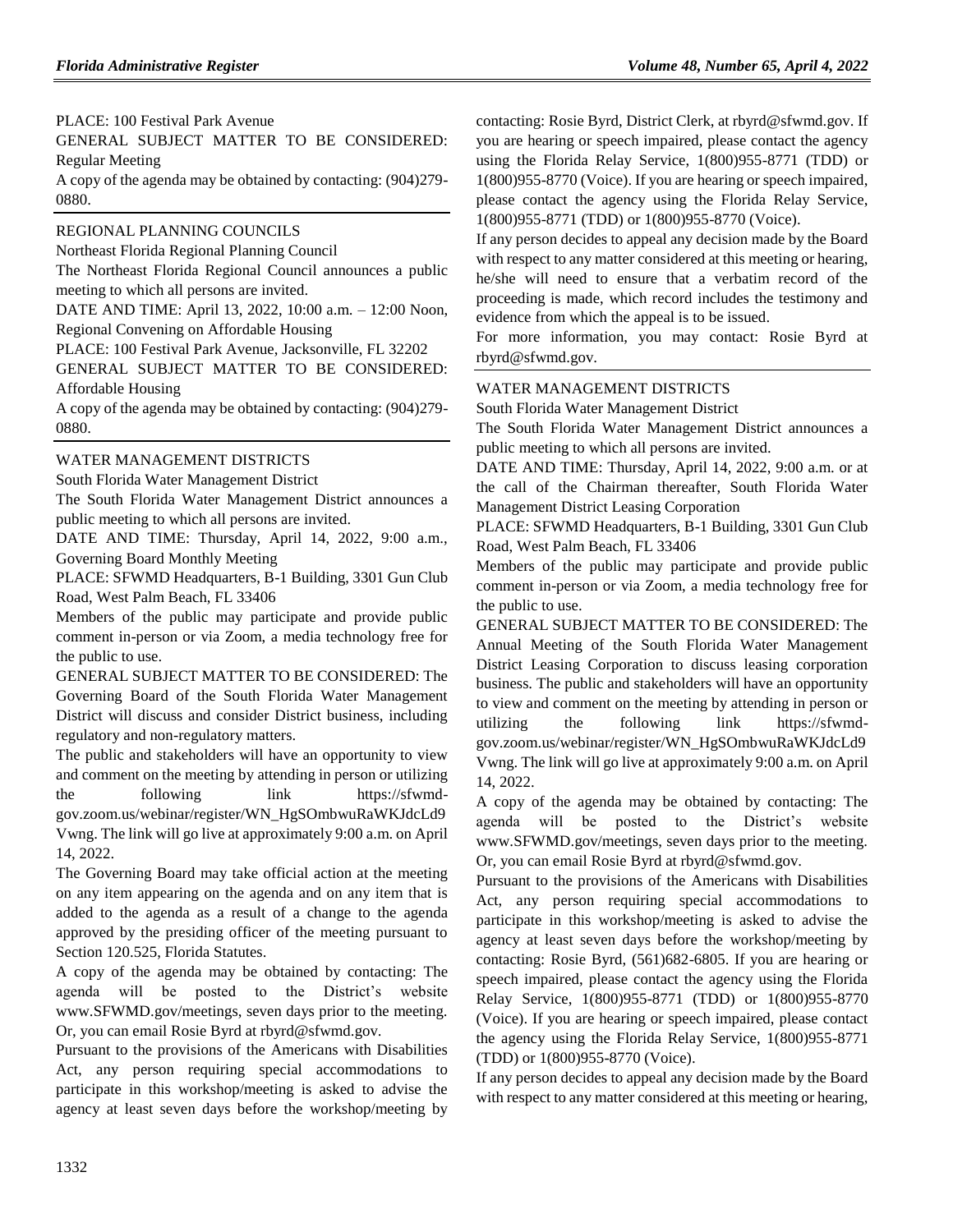he/she will need to ensure that a verbatim record of the proceeding is made, which record includes the testimony and evidence from which the appeal is to be issued.

For more information, you may contact: Rosie Byrd at rbyrd@sfwmd.gov.

#### [REGIONAL UTILITY AUTHORITIES](https://www.flrules.org/gateway/department.asp?id=49)

Tampa Bay Water - [A Regional Water Supply Authority](https://www.flrules.org/gateway/organization.asp?id=158) The Tampa Bay Water, a Regional Water Supply Authority announces a public meeting to which all persons are invited.

DATE AND TIME: April 18, 2022, 9:30 a.m.

PLACE: Tampa Bay Water Administrative Offices, 2575 Enterprise Road, Clearwater, Florida 33763

GENERAL SUBJECT MATTER TO BE CONSIDERED: Budget Workshop and Regular Board Meeting.

A copy of the agenda may be obtained by contacting: Records Department, (727)796-2355.

Pursuant to the provisions of the Americans with Disabilities Act, any person requiring special accommodations to participate in this workshop/meeting is asked to advise the agency at least 3 days before the workshop/meeting by contacting: Records Department, (727)796-2355. If you are hearing or speech impaired, please contact the agency using the Florida Relay Service, 1(800)955-8771 (TDD) or 1(800)955- 8770 (Voice).

If any person decides to appeal any decision made by the Board with respect to any matter considered at this meeting or hearing, he/she will need to ensure that a verbatim record of the proceeding is made, which record includes the testimony and evidence from which the appeal is to be issued.

For more information, you may contact: Records Department, (727)796-2355.

## [DEPARTMENT OF BUSINESS AND PROFESSIONAL](https://www.flrules.org/gateway/department.asp?id=61)  [REGULATION](https://www.flrules.org/gateway/department.asp?id=61)

[Board of Pilot Commissioners](https://www.flrules.org/gateway/organization.asp?id=266)

The Board of Pilot Commissioners announces a telephone conference call to which all persons are invited.

DATE AND TIME: April 29, 2022, 10:00 a.m.

PLACE: 1(888)585-9008, participant code: 491089625

GENERAL SUBJECT MATTER TO BE CONSIDERED: Deputy Pilot Advancements

A copy of the agenda may be obtained by contacting: Board of Pilot Commissioners, 2601 Blair Stone Road, Tallahassee, FL 32399, (850)717-1982.

Pursuant to the provisions of the Americans with Disabilities Act, any person requiring special accommodations to participate in this workshop/meeting is asked to advise the agency at least 5 days before the workshop/meeting by contacting: Board of Pilot Commissioners, 2601 Blair Stone Road, Tallahassee, FL 32399, (850)717-1982. If you are hearing or speech impaired, please contact the agency using the Florida Relay Service, 1(800)955-8771 (TDD) or 1(800)955- 8770 (Voice).

If any person decides to appeal any decision made by the Board with respect to any matter considered at this meeting or hearing, he/she will need to ensure that a verbatim record of the proceeding is made, which record includes the testimony and evidence from which the appeal is to be issued.

For more information, you may contact: Board of Pilot Commissioners, 2601 Blair Stone Road, Tallahassee, FL 32399, (850)717-1982.

#### [DEPARTMENT OF HEALTH](https://www.flrules.org/gateway/department.asp?id=64)

[Division of Medical Quality Assurance](https://www.flrules.org/gateway/organization.asp?id=299)

The Department of Health, Board of Physical Therapy announces a public meeting to which all persons are invited.

DATE AND TIME: CHANGE OF DATE: May 20, 2022, 8:00 a.m. ET

PLACE: DoubleTree by Hilton Hotel Tampa Airport-Westshore, 4500 West Cypress Street, Tampa, FL 33607

GENERAL SUBJECT MATTER TO BE CONSIDERED: General Business Meeting

A copy of the agenda may be obtained by contacting: The Board of Physical Therapy, 4052 Bald Cypress Way, Bin C05, Tallahassee, FL 32399-3255, by calling the board office at (850)245-4373 or by visiting the website: http://floridasphysicaltherapy.gov/.

Pursuant to the provisions of the Americans with Disabilities Act, any person requiring special accommodations to participate in this workshop/meeting is asked to advise the agency at least 7 days before the workshop/meeting by contacting: The Department of Health at (850)245-4444. If you are hearing or speech impaired, please contact the agency using the Florida Relay Service, 1(800)955-8771 (TDD) or 1(800)955-8770 (Voice). If you are hearing or speech impaired, please contact the agency using the Florida Relay Service, 1(800)955-8771 (TDD) or 1(800)955-8770 (Voice).

If any person decides to appeal any decision made by the Board with respect to any matter considered at this meeting or hearing, he/she will need to ensure that a verbatim record of the proceeding is made, which record includes the testimony and evidence from which the appeal is to be issued.

#### [DEPARTMENT OF CHILDREN AND FAMILIES](https://www.flrules.org/gateway/department.asp?id=65)

The Florida Department of Children and Families announces a public meeting to which all persons are invited.

DATE AND TIME: April 11, 2022, 3:00 p.m.

PLACE: Virtual Meeting: Please join meeting though https://www.gotomeet.me/SolicitationAdministration; or by phone at 1(866)899-4679 (Toll Free) or (571)317-3116, Access Code: 687-621-357.

GENERAL SUBJECT MATTER TO BE CONSIDERED: The purpose of the Reply Opening is to open emails containing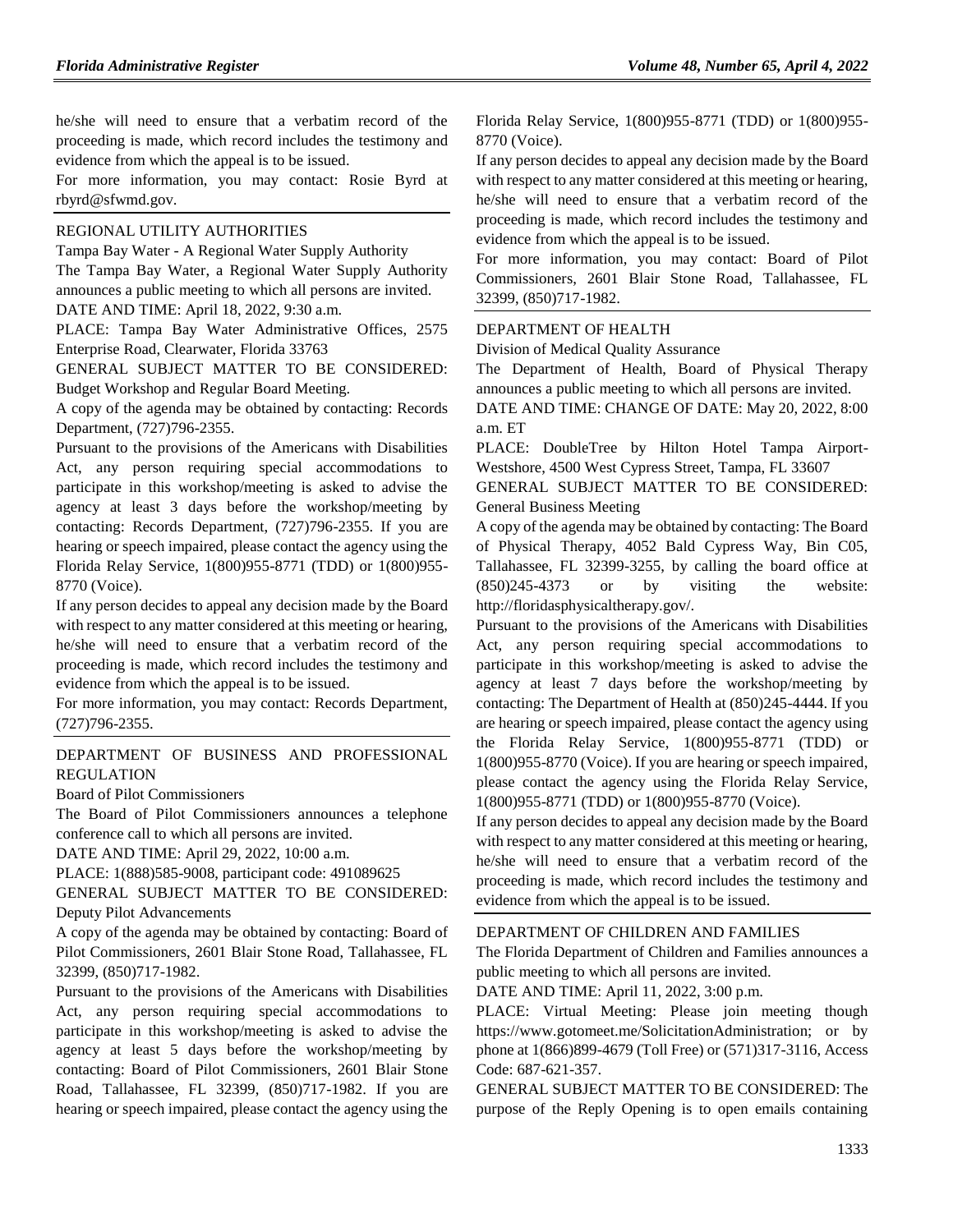replies in response to the ITN. The Department encourages all prospective vendors to participate in the Reply Opening, during which vendors will be given an opportunity to speak. The DCF ITN 2122 028, Community-Based Care Lead Agency, Circuit 20 solicitation advertisement can be accessed on the Vendor Information Portal (VIP), accessible at https://vendor.myfloridamarketplace.com/.

The Department will post notice of any changes or additional meetings within the VIP.

A copy of the agenda may be obtained by contacting: Kimberly Houlios at Kimberly.Houlios@myflfamilies.com.

Pursuant to the provisions of the Americans with Disabilities Act, any person requiring special accommodations to participate in this workshop/meeting is asked to advise the agency at least 48 hours before the workshop/meeting by contacting: Kimberly Houlios at Kimberly.Houlios@myflfamilies.com. If you are hearing or speech impaired, please contact the agency using the Florida Relay Service, 1(800)955-8771 (TDD) or 1(800)955-8770 (Voice).

For more information, you may contact: Kimberly Houlios at Kimberly.Houlios@myflfamilies.com.

### [PASCO-PINELLAS AREA AGENCY ON AGING](https://www.flrules.org/gateway/organization.asp?id=569)

The AREA AGENCY ON AGING OF PASCO-PINELLAS INC. announces a hearing to which all persons are invited.

DATE AND TIME: April 8, 2022, 1:00 p.m. – 2:00 p.m.

PLACE: 9549 Koger Blvd, Suite 100, Gadsden Building, St Petersburg FL 33702

GENERAL SUBJECT MATTER TO BE CONSIDERED: The AAAPP proposed to provide the following services directly in Pasco and Pinellas Counties:

• Older Americans Act (OAA) Title IIID – Tai Chi for Arthritis

• Older Americans Act (OAA) Title IIID – A Matter of Balance

• Older Americans Act (OAA) Title IIID – Chronic Disease Self-Management Program

• Older Americans Act (OAA) Title IIID – Chronic Pain Self-Management Program

• Older Americans Act (OAA) Title IIID – Diabetes Self-Management Program

A copy of the agenda may be obtained by contacting: For additional information, please contact Jason Martino, Director of Planning, at (727)570-9696, ext. 272.

Pursuant to the provisions of the Americans with Disabilities Act, any person requiring special accommodations to participate in this workshop/meeting is asked to advise the agency at least 3 days before the workshop/meeting by contacting: For additional information, please contact Jason Martino, Director of Planning, at (727)570-9696, ext. 272. If you are hearing or speech impaired, please contact the agency using the Florida Relay Service, 1(800)955-8771 (TDD) or 1(800)955-8770 (Voice).

For more information, you may contact: For additional information, please contact Jason Martino, Director of Planning, at (727)570-9696, ext. 272.

## [ENTERPRISE FLORIDA, INC.](https://www.flrules.org/gateway/organization.asp?id=680)

The Florida Defense Support Task Force announces a public meeting to which all persons are invited.

DATE AND TIME: Thursday, April 21, 2022, 9:00 a.m. – 11:00 a.m. ET

PLACE: Zoom Webinar

GENERAL SUBJECT MATTER TO BE CONSIDERED: This meeting will discuss proposed actions that will assist in preserving, protecting and enhancing Florida's military installations and missions.

A copy of the agenda may be obtained by contacting: Michelle Griggs, (850)298-6640, mgriggs@enterpriseflorida.com or https://www.enterpriseflorida.com/wp-

content/uploads/FDSTF-Agendas-2022.pdf.

Pursuant to the provisions of the Americans with Disabilities Act, any person requiring special accommodations to participate in this workshop/meeting is asked to advise the agency at least 1 days before the workshop/meeting by contacting: Michelle Griggs, (850)298-6640, mgriggs@enterpriseflorida.com. If you are hearing or speech impaired, please contact the agency using the Florida Relay Service, 1(800)955-8771 (TDD) or 1(800)955-8770 (Voice). For more information, you may contact: Terry McCaffrey,

(850)298-6652, tmccaffrey@enterpriseflorida.com.

### [INWOOD CONSULTING ENGINEERS, INC.](https://www.flrules.org/gateway/organization.asp?id=992)

The Florida Department of Transportation (FDOT) announces a public meeting to which all persons are invited.

DATE AND TIME: Tuesday, April 12, 2022, 5:30 p.m.

PLACE: Virtually on GoToWebinar; By phone at (631)992- 3221 with passcode 546-164-261; In-Person at Osceola Welcome Center & History Museum – Buster Kenton Room GENERAL SUBJECT MATTER TO BE CONSIDERED: A public meeting will be held regarding project plans on Truck and Freight Alternative Site Analysis Project Development and Environment (PD&E) Study for Osceola County. (FPID no. 447724-1)

The purpose of this project is to evaluate and recommend potential truck and freight parking site alternatives along the I-4 corridor that are viable for private and public operator use. The public meeting is being held to present information and receive community feedback.

Additional public meetings for prospective truck parking site alternatives along the I-4 corridor are scheduled in April 2022 for Orange and Volusia Counties. A meeting was held in Seminole County in March 2022. Each public meeting for this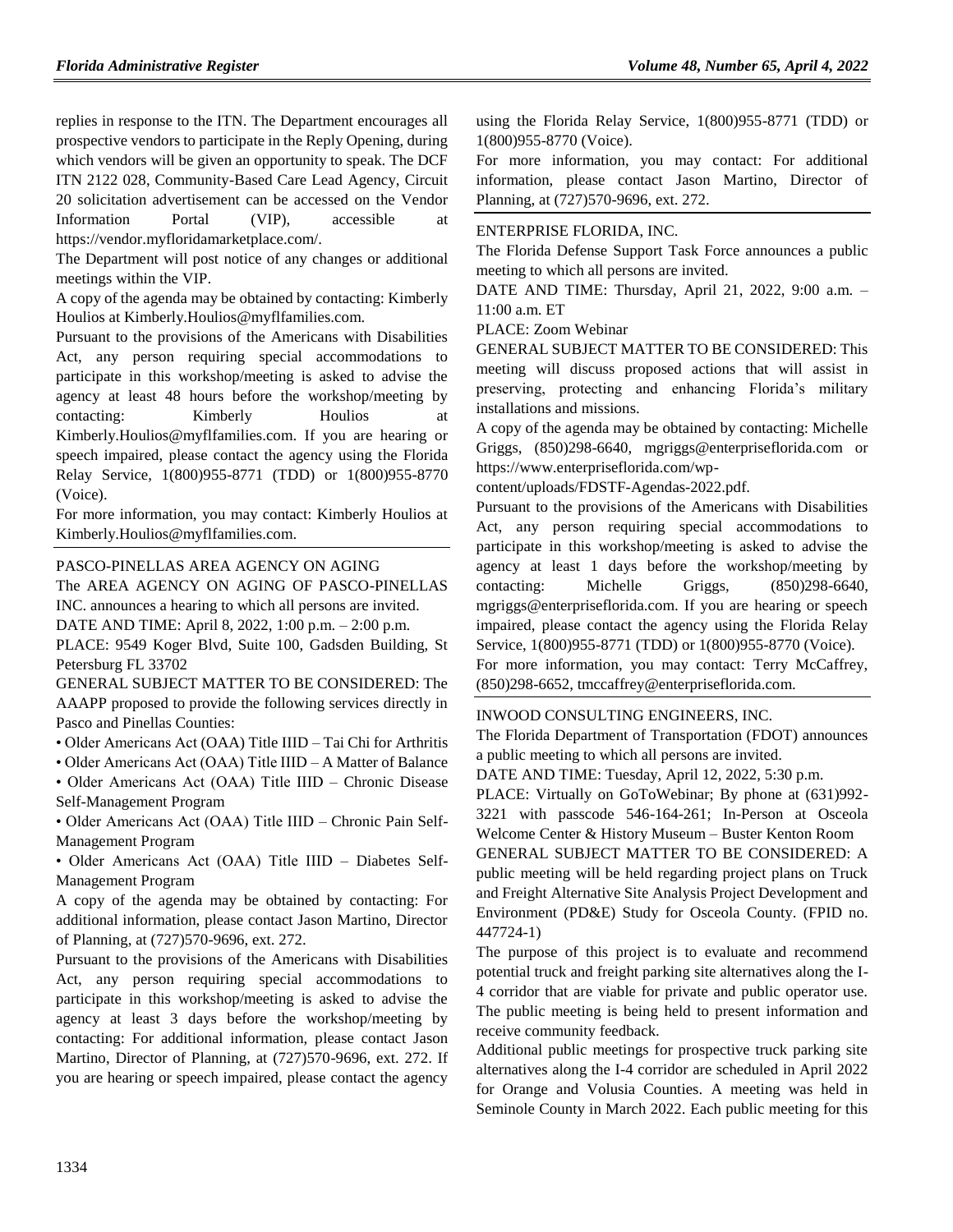project will include the same information and presentation on potential sites across all counties.

The Department is offering multiple ways for the community to participate in the meeting. All participants, regardless of platform they choose, will receive the same information on the proposed project.

Virtual Option: Interested persons may join the Virtual Public Meeting (VPM) from a computer, tablet, or mobile device. A VPM is a free live presentation or webinar over the internet. For this option, advance registration is required by visiting https://attendee.gotowebinar.com/register/5119374937503216 396. Once registered, participants will receive a confirmation email containing information about joining the meeting online. Please note, Internet Explorer cannot be used to register or attend this webinar. If joining online, please provide adequate log-in time to view the presentation in its entirety.

Phone Option (Listen Only): Participants may join the meeting in listen-only mode by dialing (631)992-3221 and entering the passcode 546-164-261 when prompted.

In-Person Open House Option: Participants may attend in person by going to Osceola Welcome Center & History Museum – Buster Kenton Room, 4155 W. Vine St., Kissimmee, FL 34741 anytime between 5:30 p.m. – 7:00 p.m. to view a looping presentation and project displays, speak with project team members, and submit comments or questions. If attending in person, please remember to follow all safety and sanitation guidelines. If you are feeling unwell, please consider attending the meeting virtually or by phone.

Attendees will be asked to follow all safety and sanitation guidelines as well as adhere to any local ordinances. Persons who are not feeling well should not attend the in-person meeting.

The virtual and in-person meeting location will open at 5:30 p.m. on Tuesday, April 12, 2022. If joining online, please allow adequate log-in time to view the presentation in its entirety.

All meeting materials, including the presentation, will be available on the project website at https://www.cflroads.com/project/447724-1 prior to the meeting.

FDOT is sending notices to all property owners, business owners, interested persons and organizations to provide the opportunity to offer comments and express their views regarding this project and the proposed improvements.

Public participation is solicited without regard to race, color, national origin, age, sex, religion, disability, or family status. Persons wishing to express their concerns relative to FDOT compliance with Title VI may do so by contacting Jennifer Smith, FDOT District Five Title VI Coordinator, at Jennifer.Smith2@dot.state.fl.us.

The environmental review, consultation, and other actions required by applicable federal environmental laws for this project are being, or have been, carried on by FDOT pursuant to 23 U.S.C. §327 and a Memorandum of Understanding dated December 14, 2016, and executed by the Federal Highway Administration and FDOT.

A copy of the agenda may be obtained by contacting: Not applicable.

Pursuant to the provisions of the Americans with Disabilities Act, any person requiring special accommodations to participate in this workshop/meeting is asked to advise the agency at least seven (7) days before the workshop/meeting by contacting: Mark Trebitz, P.E. at (386)943-5157 or Mark.Trebitz@dot.state.fl.us. If you are hearing or speech impaired, please contact the agency using the Florida Relay Service, 1(800)955-8771 (TDD) or 1(800)955-8770 (Voice).

For more information, you may contact: FDOT Project Manager Mark Trebitz, P.E. by phone at (386)943-5157, by email at Mark.Trebitz@dot.state.fl.us, or U.S. mail at Florida Department of Transportation, 719 S. Woodland Boulevard, DeLand, FL 32720.

[INFINITE SOURCE COMMUNICATIONS GROUP, LLC](https://www.flrules.org/gateway/organization.asp?id=1035) The Florida Department of Transportation District Six announces a public meeting to which all persons are invited. DATE AND TIME: Tuesday, April 19, 2022, 6:00 p.m.

PLACE: In-Person Public Meeting will be held at: Florida City City Hall, 404 W Palm Drive, Florida City, FL 33034. All current Centers for Disease Control and Prevention (CDC) guidelines will be observed. To RSVP click here.

To register the Virtual Public Meeting online:

Visit the link:

https://register.gotowebinar.com/register/71896794664604050 04

Participants can also call in by dialing  $+1$  (914) 614-3221; Access code: 829-289-495

GENERAL SUBJECT MATTER TO BE CONSIDERED: The Florida Department of Transportation (FDOT) District Six will hold a meeting, both in-person and virtually, for two roadway projects along State Road (SR) 9336/SW 192 Avenue from SW 376 Street to SW 344 Street and along SR 9336/SW 344 Street/Palm Drive from SW 192 Avenue to SR 5/US 1, located in Miami-Dade County. The project identification numbers are 443989-1-52-01 and 445992-1-52-01. The meeting will consist of a formal presentation followed by an open discussion. Staff will be available to answer questions and provide assistance. Questions will be responded to as time permits, in the order received. If your question is not responded to during the event, a response will be provided in writing following the meeting. For the in-person meeting, all current Centers for Disease Control and Prevention (CDC) guidelines will be observed. Public participation is solicited without regard to race, color, national origin, age, sex, religion, disability, or family status.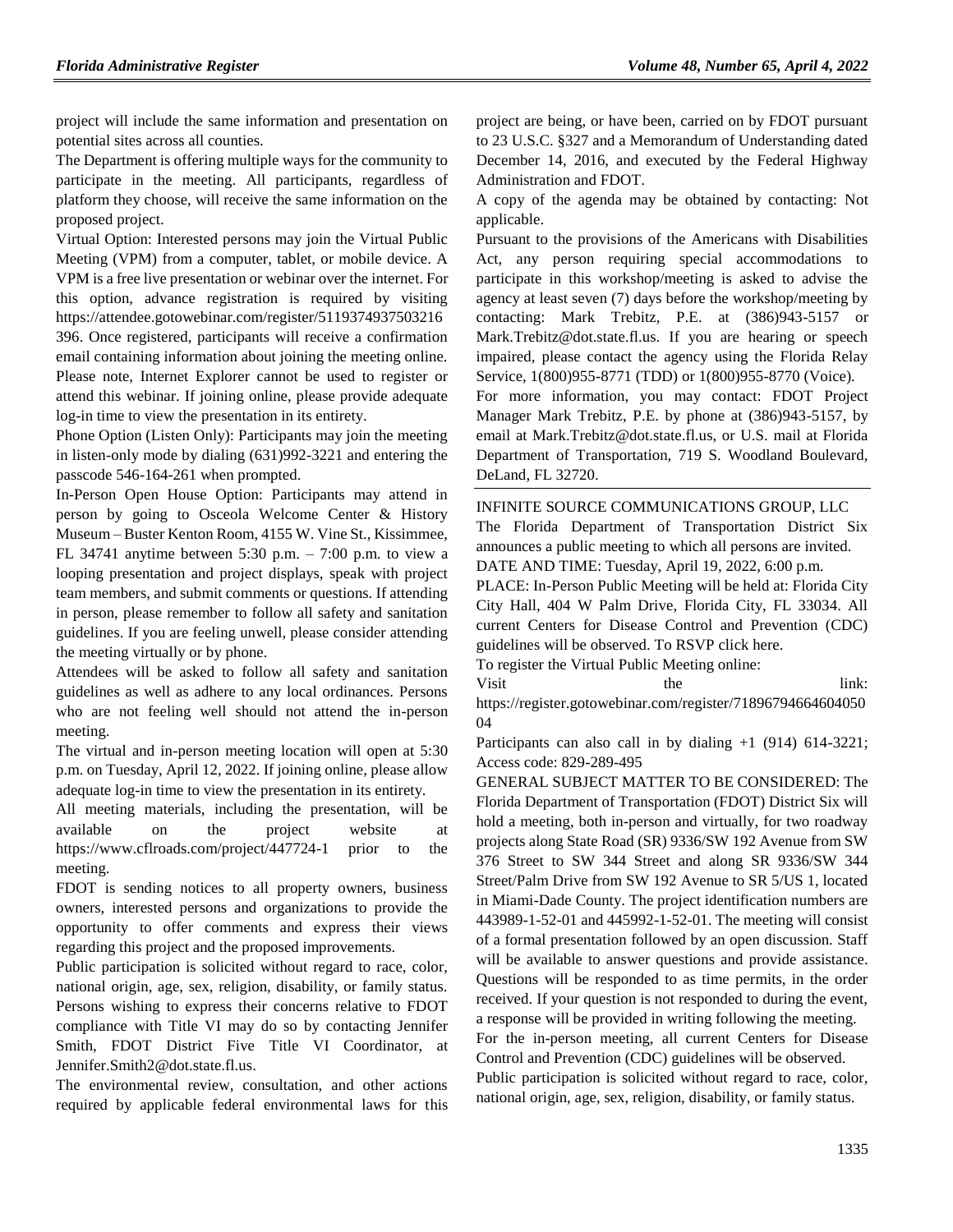A copy of the agenda may be obtained by contacting: Community Outreach Specialist, Rodolfo Roman at 305-470- 5477, email: Rodolfo.Roman@dot.state.fl.us.

Pursuant to the provisions of the Americans with Disabilities Act, any person requiring special accommodations to participate in this workshop/meeting is asked to advise the agency at least 7 days before the workshop/meeting by contacting: Nicholas Danu at 305-470-5219 or in writing at FDOT, 1000 NW 111 Avenue, Miami, FL 33172 or by email at: Nicholas.Danu@dot.state.fl.us. If you are hearing or speech impaired, please contact the agency using the Florida Relay Service, 1(800)955-8771 (TDD) or 1(800)955-8770 (Voice).

For more information, you may contact: Community Outreach Specialist, Rodolfo Roman at 305-470-5477, email: Rodolfo.Roman@dot.state.fl.us.

## [RK&K](https://www.flrules.org/gateway/organization.asp?id=1158)

The Florida Department of Transportation, District One announces a workshop to which all persons are invited.

DATES AND TIMES: Thursday, April 14, 2022, 5:00 p.m. – 7:00 p.m. (in-person).; Tuesday, April 19, 2022, 6:00 p.m. – 7:00 p.m. (online only)

PLACE: In-person at Bonita Springs Recreation Center, 26740 Pine Avenue, Bonita Springs, FL 34135, Online through a computer, tablet, or mobile device (visit https://bit.ly/Old41Workshop to register), or online at http://www.swflroads.com/us41/cr887/

GENERAL SUBJECT MATTER TO BE CONSIDERED: GENERAL SUBJECT MATTER TO BE CONSIDERED: The Florida Department of Transportation (FDOT) invites you to a Public Workshop for the Old 41 (County Road (CR) 887) Project Development & Environment (PD&E) Study in Collier and Lee Counties.

The PD&E Study is evaluating the widening of Old 41 up to four lanes from US 41 in Collier County to Bonita Beach Road in Lee County in order to address existing congestion and projected travel demand as a result of area-wide growth. The workshop is being held to present information about the preliminary alternatives and provides the opportunity for the public to offer feedback.

The Department has three ways to participate in the Public Workshop: by joining the live virtual event, by attending the live in-person event, or by viewing the materials online through the project website. All meeting materials will be available online by April 7, 2022. A copy of these materials will also be displayed at the in-person and virtual events. The same material will be displayed at both the in-person and virtual meetings.

You may choose any combination of the options provided to review the materials and to submit your comments.

IN-PERSON OPTION: The in-person alternatives public workshop will be held on April 14, 2022, at the Bonita Springs

Recreation Center, 26740 Pine Avenue, Bonita Springs, FL 34135. The in-person workshop will begin at 5:00 p.m. and end at 7: p.m.

LIVE ONLINE OPTION: Attend virtually from a computer, tablet or mobile device on April 19, 2022. Please register in advance by visiting https://bit.ly/Old41Workshop or the project website (http://www.swflroads.com/us41/cr887/). Once registered, attendees will receive a confirmation email containing information about joining the workshop online. Please note, Internet Explorer cannot be used to register or attend this GoTo Webinar.

While comments about the project are accepted at any time, please note that comments must be received or postmarked by April 29, 2022, to be included in the formal public workshop record. A summary of the workshop comments and responses will be available on the website approximately 30 days following the close of the comment period. Comments may be sent to Steven A. Andrews, FDOT District One, P.O. Box 1249, Bartow, FL 33831, or emailed to Steven.Andrews@dot.state.fl.us.

For more information on all options to attend the upcoming workshop, visit the project website or contact the project manager (listed above).

The FDOT solicits public participation without regard to race, color, national origin, age, sex, religion, disability, or family status. People who have question or concerns about these items, require special accommodations under the Americans with Disabilities Act, or who require translation services (free of charge) should contact Cynthia Sykes, District One Title VI Coordinator, at 1(863)519-2287, or email at Cynthia.Sykes@dot.state.fl.us at least seven days prior to the public workshop.

The environmental review, consultation, and other actions required by applicable federal environmental laws for this project are being, or have been, carried out by the FDOT pursuant to 23 U.S.C. §327 and a Memorandum of Understanding dated December 14, 2016 and executed by the Federal Highway Administration and the FDOT.

A copy of the agenda may be obtained by contacting: Steven A. Andrews, FDOT Project Manager: by email at Steven.Andrews@dot.state.fl.us or by phone at 1(863)519- 2270.

Pursuant to the provisions of the Americans with Disabilities Act, any person requiring special accommodations to participate in this workshop/meeting is asked to advise the agency at least 7 days before the workshop/meeting by contacting: Cynthia Sykes, FDOT District One Title VI Coordinator by email at Cynthia.Sykes@dot.state.fl.us or by phone at 1(863)519-2287. If you are hearing or speech impaired, please contact the agency using the Florida Relay Service, 1(800)955-8771 (TDD) or 1(800)955-8770 (Voice).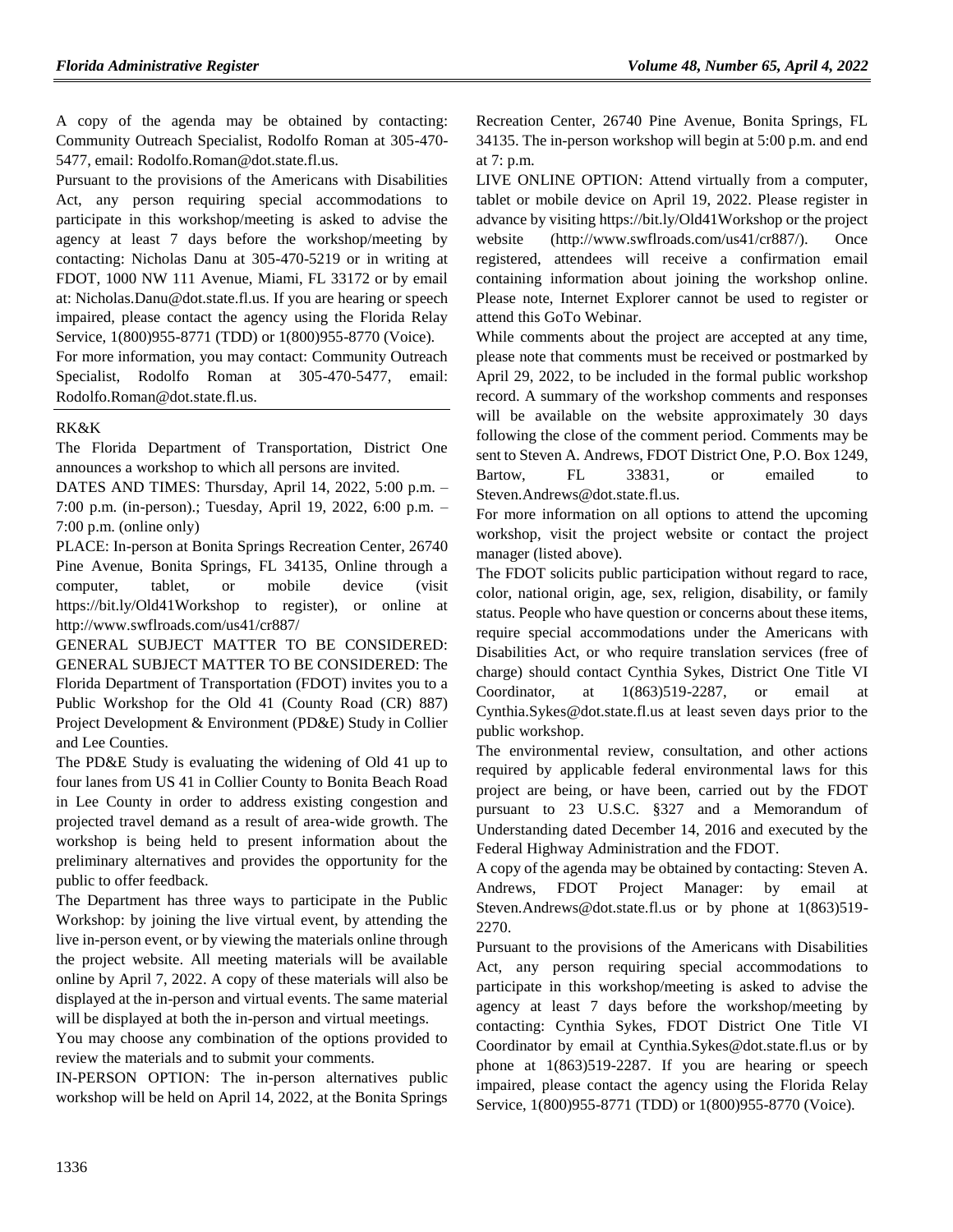For more information, you may contact: Steven A. Andrews, FDOT Project Manager: by email at Steven.Andrews@dot.state.fl.us or by phone at 1(863)519- 2270.

# Section VII Notice of Petitions and Dispositions Regarding Declaratory Statements

# **NONE**

# Section VIII Notice of Petitions and Dispositions Regarding the Validity of Rules

Notice of Petition for Administrative Determination has been filed with the Division of Administrative Hearings on the following rules:

## **NONE**

Notice of Disposition of Petition for Administrative Determination has been filed with the Division of Administrative Hearings on the following rules:

NONE

Section IX Notice of Petitions and Dispositions Regarding Non-rule Policy Challenges

# **NONE**

Section X Announcements and Objection Reports of the Joint Administrative Procedures **Committee** 

# NONE

Section XI Notices Regarding Bids, Proposals and Purchasing

# NONE

# Section XII Miscellaneous

## **[DEPARTMENT OF STATE](https://www.flrules.org/gateway/department.asp?id=1)**

Index of Administrative Rules Filed with the Secretary of State Pursuant to subparagraph  $120.55(1)(b)6. - 7.$ , F.S., the below list of rules were filed in the Office of the Secretary of State between 3:00 p.m., Monday, March 28, 2022 and 3:00 p.m., Friday, April 1, 2022.

| Rule No.                                  | <b>File Date</b> | <b>Effective</b> |
|-------------------------------------------|------------------|------------------|
|                                           |                  | <b>Date</b>      |
| $2A-9.004$                                | 3/28/2022        | 4/17/2022        |
| 12CER22-1                                 | 3/31/2022        | 3/31/2022        |
| 12ER21-17                                 | 4/1/2022         | 4/1/2022         |
| 12ER21-18                                 | 4/1/2022         | 4/1/2022         |
| 12ER21-19                                 | 4/1/2022         | 4/1/2022         |
| 12ER21-20                                 | 4/1/2022         | 4/1/2022         |
| 64B7-24.021                               | 3/28/2022        | 4/17/2022        |
| 64B7-26.005                               | 3/28/2022        | 4/17/2022        |
| 64B7-28.008                               | 3/28/2022        | 4/17/2022        |
| $64B7 - 30.001$                           | 3/28/2022        | 4/17/2022        |
| 64B18-17.005                              | 3/31/2022        | 4/20/2022        |
| 65C-9.004                                 | 3/31/2022        | **/**/****       |
| 68B-31.003                                | 3/28/2022        | 5/1/2022         |
| 68B-31.0035                               | 3/28/2022        | 5/1/2022         |
| 68B-31.006                                | 3/28/2022        | 5/1/2022         |
| 68B-31.007                                | 3/28/2022        | 5/1/2022         |
| 68B-31.008                                | 3/28/2022        | 5/1/2022         |
| 68B-31.009                                | 3/28/2022        | 5/1/2022         |
| 68B-31.017                                | 3/28/2022        | 5/1/2022         |
| 68B-31.018                                | 3/28/2022        | 5/1/2022         |
| <b>LIST OF RULES AWAITING LEGISLATIVE</b> |                  |                  |
| APPROVAL SECTIONS 120.541(3), 373.139(7)  |                  |                  |
| AND/OR 373.1391(6), FLORIDA STATUTES      |                  |                  |
|                                           |                  |                  |

| Rule No. | <b>File Date</b> | <b>Effective</b> |
|----------|------------------|------------------|
|          |                  | Date             |
|          |                  |                  |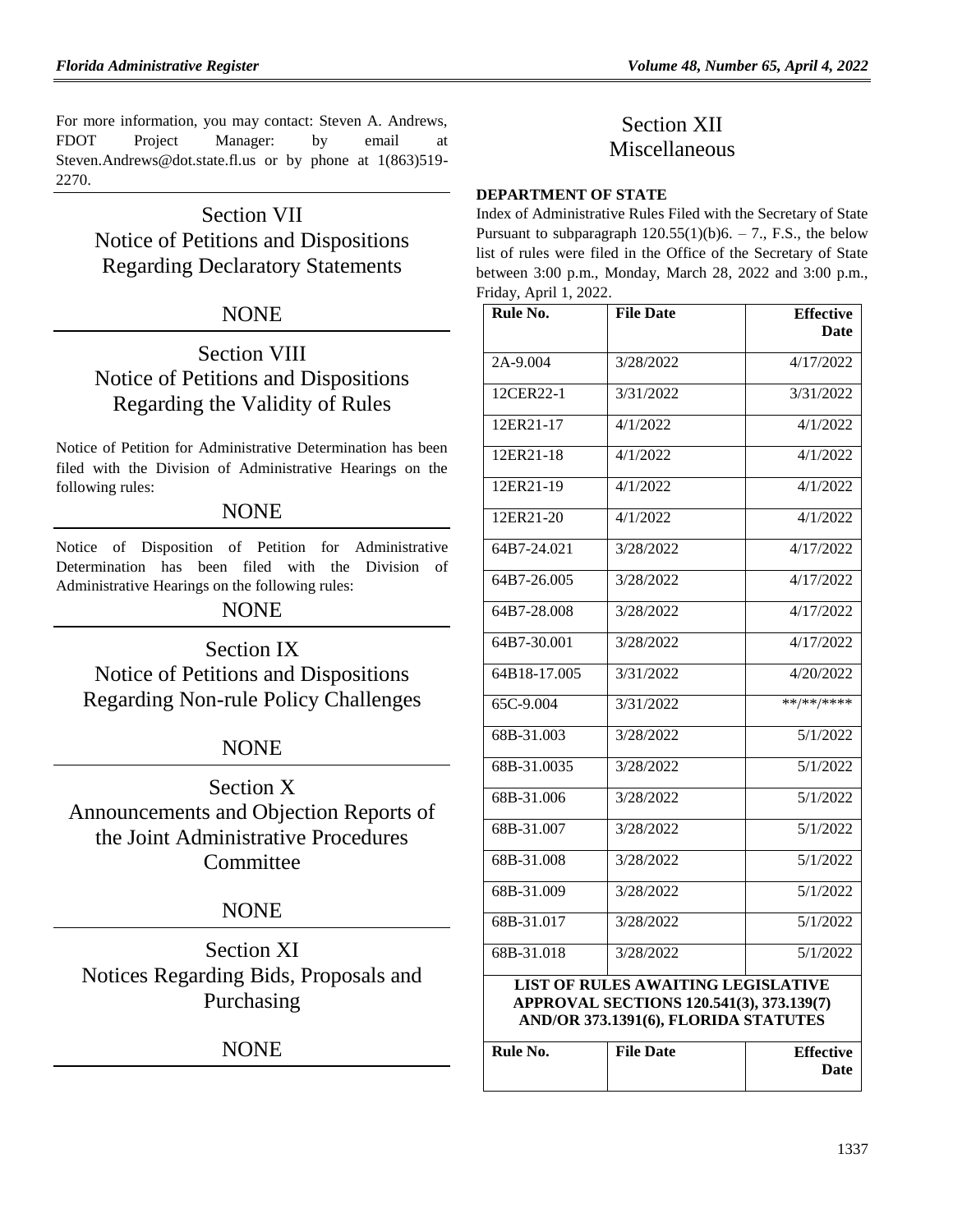| 5K-4.020    | 12/10/2021 | **/**/**** |
|-------------|------------|------------|
| 5K-4.035    | 12/10/2021 | **/**/**** |
| 5K-4.045    | 12/10/2021 | **/**/**** |
| 60FF1-5.009 | 7/21/2016  | **/**/**** |
| $60P-1.003$ | 12/8/2021  | **/**/**** |
| 60P2.002    | 11/5/2019  | **/**/**** |
| $60P-2.003$ | 11/5/2019  | **/**/**** |
| 62-600.405  | 11/16/2021 | **/**/**** |
| 62-600.705  | 11/16/2021 | **/**/**** |
| 62-600.720  | 11/16/2021 | **/**/**** |
| 64B8-10.003 | 12/9/2015  | **/**/**** |
| 65C-9.004   | 3/31/2022  | **/**/**** |
| 69L-7.020   | 10/22/2021 | **/**/**** |
|             |            |            |

### [DEPARTMENT OF REVENUE](https://www.flrules.org/gateway/department.asp?id=12)

[Sales and Use Tax](https://www.flrules.org/gateway/organization.asp?id=33)

NOTICE OF ADOPTION OF COMMUNICATIONS SERVICES TAX ADDRESS/JURISDICTION DATABASE RULE NO.: RULE TITLE:

[12A-19.070](https://www.flrules.org/gateway/ruleNo.asp?id=12A-19.070) Assignment of Service Addresses to Local Taxing Jurisdictions; Liability for Errors; Avoidance of Liability Through Use of Specified Methods; Reduction in Collection Allowance for Failure to Use Specified Methods

Section 202.22(2), F.S., requires the Department of Revenue to create and maintain an electronic situsing database that assigns service addresses to local taxing jurisdictions for purposes of the communications services tax. The updates to the Address/Jurisdiction Database, as posted on April 1, 2022, become effective on July 1, 2022. The database can be accessed at https://pointmatch.floridarevenue.com. The next update to the database will be effective January 1, 2023, and is required to be posted 90 days in advance of the effective date. Local governments are required to submit changes and additions for inclusion in the January 1, 2023, update no later than September 3, 2022. Additional information concerning procedures for requesting changes and additions to the database is available from the Department of Revenue Local Government Unit by telephone at (850)717-6630 or by email at Local-Govt-Unit@floridarevenue.com. Persons with hearing or speech impairments may call the Florida Relay Service at 1(800)955- 8770 (Voice) and 1(800)955-8771 (TTY).

[DEPARTMENT OF TRANSPORTATION](https://www.flrules.org/gateway/department.asp?id=14)

Proposed Airport Site Approval Order for Fort Pierce Seaplane Base

DEPARTMENT OF TRANSPORTATION

Pending Site Approval Order for Fort Pierce Seaplane Base FLORIDA DEPARTMENT OF TRANSPORTATION

The Florida Department of Transportation intends to issue an "Airport Site Approval Order," in accordance with Chapter 330, Florida Statutes, "Regulation of Aircraft, Pilots, and Airports" and Chapter 14-60, Florida Administrative Code, "Airport Licensing, Registration, and Airspace Protection" for the following site: Fort Pierce Seaplane Base, a public airport, in Saint Lucie, at 27° 26' 21.6600" and 80° 18' 43.7000", to be owned and operated by City of Fort Pierce, PO Box 1480 Fort Pierce, FL 34954.

A copy of the Airport Site Approval Order, the Airport's application, the applicable rules, and other pertinent information may be obtained by contacting Aaron N. Smith, State Aviation Manager, Florida Department of Transportation, Aviation Office, 605 Suwannee Street, Mail Station 46, Tallahassee, Florida 32399-0450, (850)414-4514, [aviation.fdot@dot.state.fl.us.](mailto:aviation.fdot@dot.state.fl.us) Website:

[http://www.fdot.gov/aviation.](http://www.fdot.gov/aviation)

ADMINISTRATIVE HEARING RIGHTS: Any person whose substantial interests will be determined or affected by this Airport Site Approval Order has the right, pursuant to Section 120.57, Florida Statutes, to petition for an administrative hearing. The petition for an administrative hearing must conform to the requirements of Rule Chapter 28-106, Florida Administrative Code, and must be filed, in writing, within twenty-one days of the publication of this notice, with the Clerk of Agency Proceedings, Office of General Counsel, Florida Department of Transportation, 605 Suwannee Street, Mail Station 58, Room 550, Tallahassee, Florida 32399-0450. Failure to file a petition within the allowed time constitutes a waiver of any right such person has to request a hearing under Chapter 120, Florida Statutes.

# [DEPARTMENT OF ENVIRONMENTAL PROTECTION](https://www.flrules.org/gateway/department.asp?id=62) Clean Water State Revolving Fund NOTICE OF AVAILABILITY FLORIDA FINDING OF NO SIGNIFICANT IMPACT

City of Crestview

The Florida Department of Environmental Protection (DEP) has determined that the City of Crestview's project involving construction of additional rapid infiltration basins and upgrade of the wastewater treatment facility effluent pump station is not expected to generate controversy over potential environmental effects. The total estimated construction cost is \$3,150,000. The project may qualify for Clean Water State Revolving Fund loans composed of federal and state funds. DEP will consider